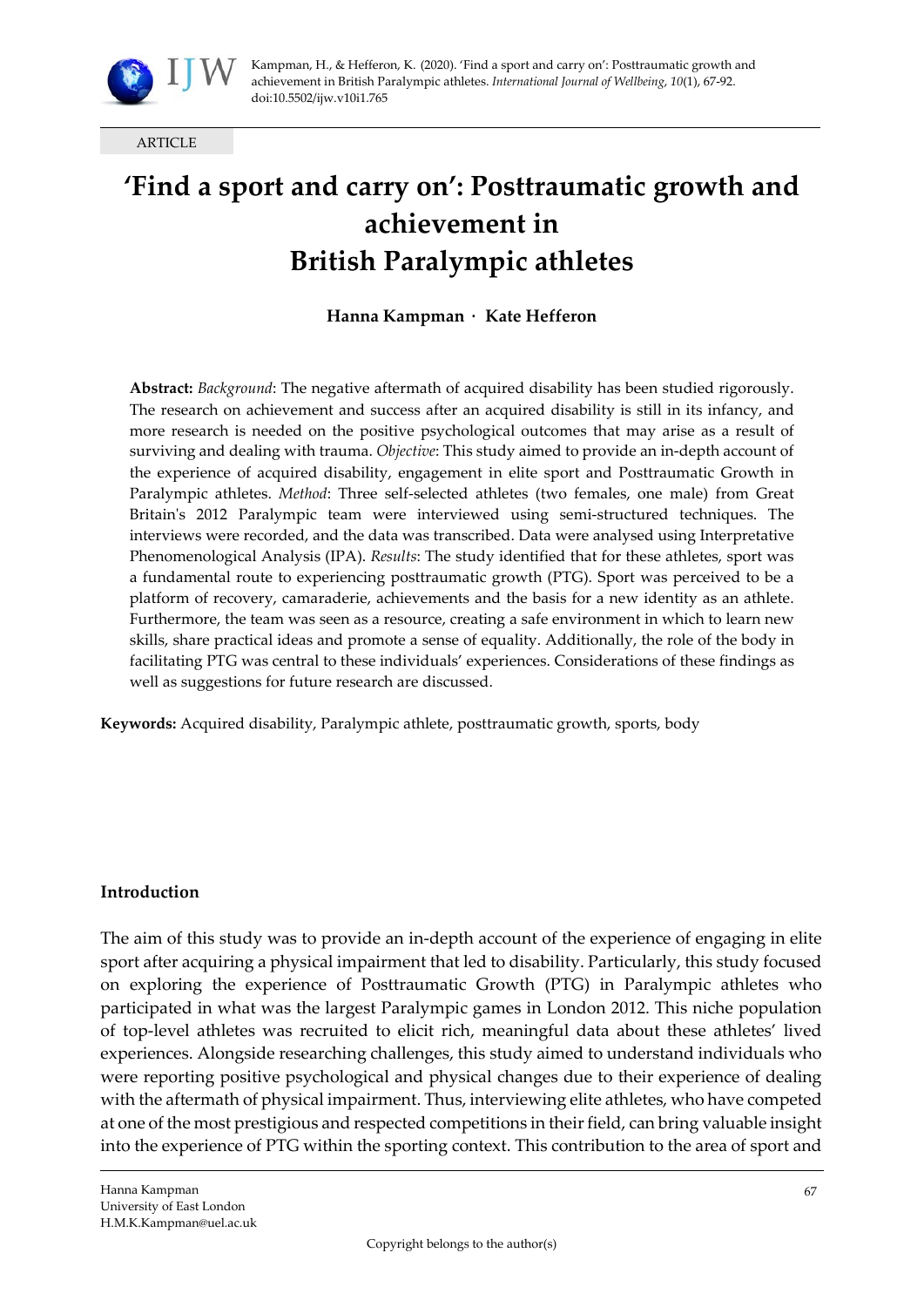

positive psychology has implications for rehabilitation practices as well as the facilitation of peak performance in elite sports.

Furthermore, the study will bring much needed knowledge around the role of the body within PTG following acquired disabilities.

#### **Literature review**

From a historical perspective, 'disability has not been conceptualized within the context of strengths and positive attributes' (Wehmeyer, 2014, p. 3). More specifically, research on acquired disability has traditionally taken a pathological approach to examine the way it affects an individual, with depression cited as one of the most researched psychological states (Elliott & Kennedy, 2004; Lucas, 2007a, 2007b). A severe injury, such as acquired disability, can be seen as a traumatic stressor, and can lead to significant disruption in one's life and psychological wellbeing (Desmond, Coffey, Gallagher, MacLachlan, Wegener and O'Keeffe, 2012; Vanlandewijck & Thompson, 2011). Subsequently, an individual must deal with changes in the functionality of their physical self, or even losing a body part(s), potentially leading to changes in one's body and self-image (Desmond et al., 2012; Sparkes & Smith, 2013). Various other corporeal changes may also occur, such as losing physical comfort, changes in mobility, and lacking vitality. Furthermore, the capability to carry out various activities might be challenged or become no longer possible (Marini & Stebnicki, 2012; Vanlandewijck & Thompson, 2011).

In addition to these personal and physical changes, an individual's social position may be challenged (Wright, 1983), such that people with acquired disabilities may be 'looked upon, identified, judged and represented primarily through their bodies, which are perceived in popular consciousness to be imperfect, incomplete and inadequate' (Hargreaves, 2001, p. 185). For this very reason, physical trauma can be distressing, as it challenges not only the person's perception of themselves but additionally how others perceive them (Vanlandewijck & Thompson, 2011; Wright, 1983). Indeed, Charmaz (1995a) suggests that visible (physical) disability can produce a 'master status' and 'master identity' (p. 277) for the individual, overpowering every other status or identity that the person possesses (Charmaz, 1995a; Charmaz, 1995b).

Although the majority of the trauma research in this area has been devoted to understanding how one copes with the negative physical and psychological consequences of physical trauma (Ivtzan, Lomas, Hefferon & Worth, 2015; Wehmeyer, 2014), recent research has started to look beyond coping and survival, to focus more on the positive outcomes that individuals may report after surviving a trauma (Dunn, Uswatte, Elliot, Lastres & Beard, 2014; Dunn, Uswatte, & Elliott, 2009; Griffiths & Kennedy, 2012; Joseph, 2012; Kampman, Hefferon, Wilson & Beale, 2015; Tedeschi & Calhoun, 1996; 2004; Tedeschi, Park, & Calhoun, 1998; Tedeschi, Shakespeare-Finch, Taku, & Calhoun, 2018). Broadly termed within the psychological literature as 'adversarial growth' (Joseph & Linley, 2004; Ivtzan et al., 2015), arguably the most dominant construct studied within this literature is Posttraumatic growth (PTG), which is defined as 'the experience of positive change that the individual experiences as a result of the struggle with a traumatic event' (Calhoun & Tedeschi, 2013, p. 6). Posttraumatic growth is positioned as both a process and outcome, with differing perspectives regarding what types of changes these may be (e.g. from cognitive to behavioural) (Tedeschi, Shakespeare-Finch, Taku & Calhoun, 2018; Hobfoll, Hall, Canetti-Nisim, Galea, Johnson & Palmieri, 2007). The main model of PTG posits that growth typically manifests in five different domains: enhanced appreciation for life, increased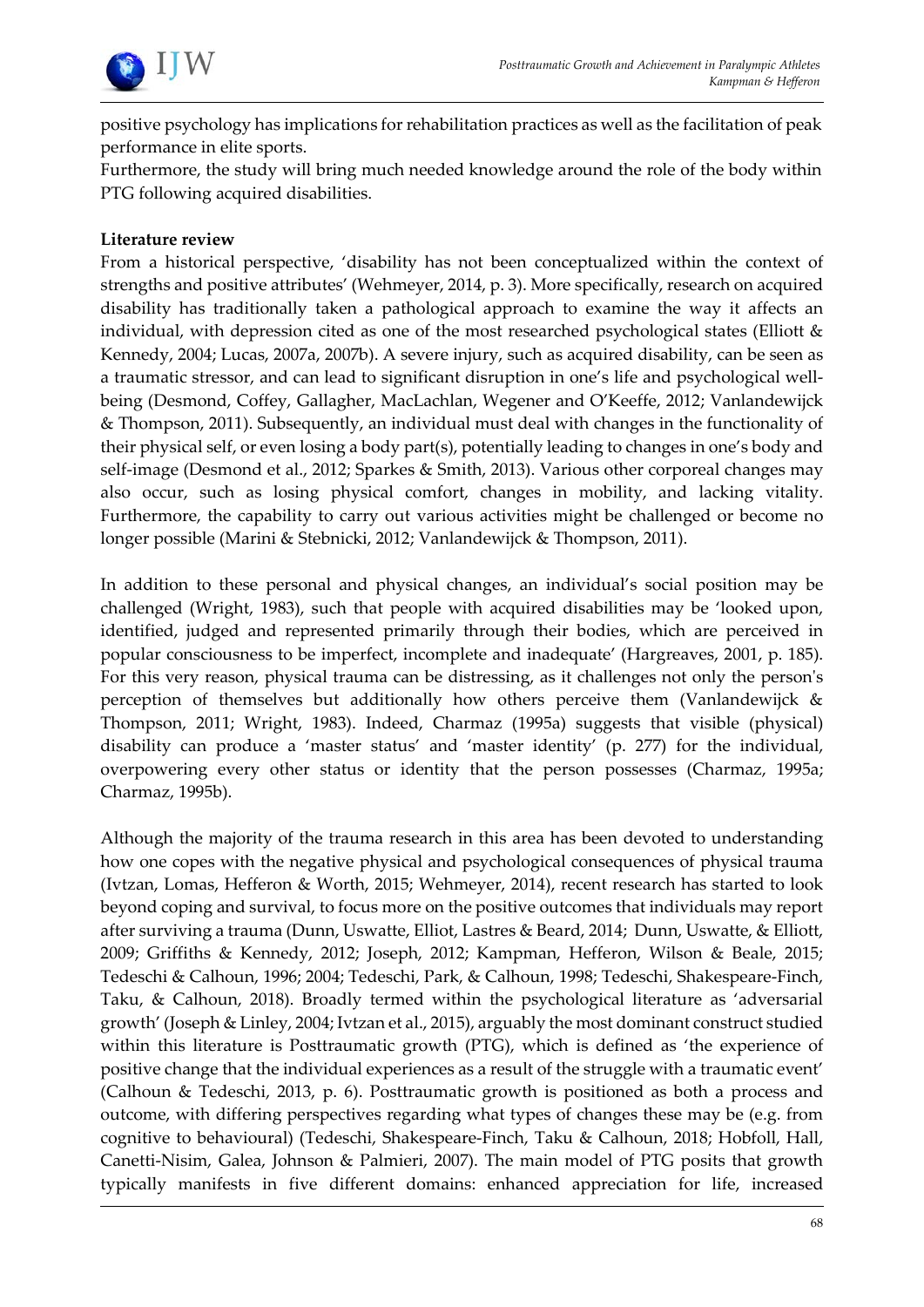

interpersonal relationships, feeling a sense of personal strength, finding new possibilities and spiritual/existential development (Tedeschi, Cann, Taku, Senol-Durak, & Calhoun, 2017). Overall, the experience of PTG is personal and while some individuals may experience it across one or all five domains, others might not experience PTG at all (Tedeschi & Calhoun, 1996; Tedeschi & Calhoun, 2004; Tedeschi et al., 1998). Additionally, PTG can often co-exist with distress and is not a signifier that one is necessarily "happy".

Over the past decade, the research area into PTG has grown, and work continues to explore the intricacies, caveats and contradictions regarding this construct (please see Ivtzan et al., 2015; Jayawickreme & Blackie, 2014). One topic area that has been argued to have received limited attention within the main theories and models of PTG is that of corporeality; the role of the body as both part of the process and as a PTG outcome (Hefferon, Grealy & Mutrie, 2008; 2009; 2010; Hefferon, 2012; 2013). Building on earlier philosophical work of Merleau-Ponty (2003), Frank (1995/2013) and Leder (1990), and deriving from qualitative work with illness populations (Hefferon et al., 2008; 2009; 2010), Hefferon (2012; 2013) proposed that the body was an integral part of the PTG process within traumas where the body has been threatened, damaged or altered (Hefferon, 2009; 2010). Extending this into acquired disability, Kampman, Hefferon, Wilson and Beale (2015) found that the post-traumatic growth experiences of people who had been severely injured had trauma-specific elements as well as unique corporeal features due to the 'direct and substantial impact on the body' (p.292). The proposition that different trauma types and contexts may result in different PTG processes aligns with current researchers who are exploring the nuances that trauma dynamics can influence on the PTG journey (Shakespeare-Finch & Armstrong, 2010; Karanci, et al., 2012; Kira, Aboumediene, Ashby, Odenat, Mohanesh & Alamia, 2013; Kılıç, Magruder & Koryürek, 2016; Shuwiekh, Kira & Ashby, 2018; Chopko, Palmieri & Adams, 2018; Wu, Kaminga, Dai, Deng, Wang, Pan & Liu, 2019). Thus, the working theory of Corporeal PTG (C-PTG) (Hefferon, 2012) posits that physical trauma, where the body is permanently affected, either by an internal or external transgressor, can lead to a heightened corporeal awareness, bringing attention to the corporeal self. Indeed, the body is a known reminder of our mortality (e.g. mortality salient environment; Grabe, Cook, Routledge, Anderson & Arndt, 2005; Goldenberg et al., 2001; Cordova, 2008) and thus engaging with this enhanced corporeal existential awareness can prompt an individual to renegotiate this new corporeal bodyself relationship. This new relationship with the body may also lead to examples of actionfocused growth (Hobfall et al., 2007) via positive changes in health behaviours such as self-care activities (e.g. listen to the body; be kinder to the body) and the uptake of physical activity and sport. Recent research has offered preliminary supportive evidence for the working theory of C-PTG within breast cancer survivors (Gorven & du Plessis, 2018) and extended current PTG measurement tools for the inclusion of more corporeal elements of the PTG process (Physical PTG scale; Walsh, Groarke, Morrison, Durkan, Rogers & Sullivan, 2018; Walsh, Morrison, Conway, Rogers, Sullivan & Groarke, 2018). To date, the role of the body in the PTG process and as outcome has focused primarily within illness populations and has not yet been explored within acquired disability.

# *Adapted sport and society*

The body - especially the *sporting* body - is indeed central to the study of Paralympians. DePauw (1997) stated that 'it is important to understand our attitudes towards the body and our view of the body because this view will define how we view disability and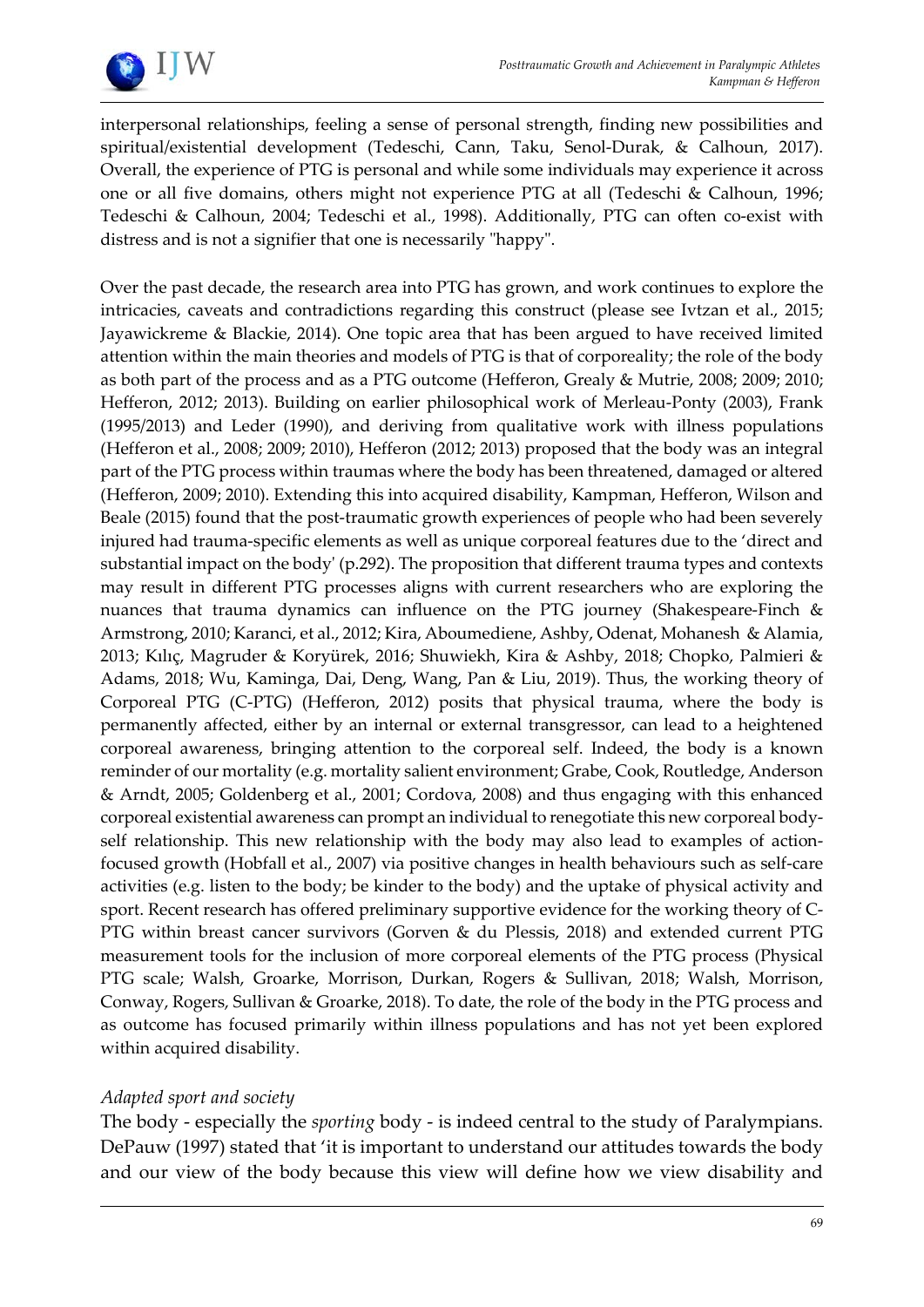

people with disabilities' (p.420). Individuals with impairments are often defined within the *medical model of disability,* where the 'issue' of impairment or disability is located 'within the individual' (Oliver 1996, as cited in Hargreaves, 2001, p.178). This implies that problems, whether psychological or functional, arise from the impairment itself. This view is challenged by the *social model of disability* which argues that these problems are located within society (Hargreaves, 2001; Howe, 2011), arguing that it is society that fails to support the needs of individuals with impairments or disabilities. This model shifts the thinking away from the idea that something is wrong with one's body and asks the question 'what is wrong with society'? and aims to tackle 'disabling social, environmental and attitudinal barriers' (Hargreaves, 2001, p.179). Adapted sport can be one example of this, where the disabling social, environmental and attitudinal barriers are partly removed to enable a level playing field and access to participation (Howe, 2011). However, this environment is not without its problems (Caddick & Smith, 2014) and the issues of classification based on the level of impairment rather than functionality are currently debated<sup>[1](#page-3-0)</sup>.

The original idea of the International Paralympic Movement was to promote social reintegration (Brittain, 2010). The term 'Paralympic' is often incorrectly thought to refer to paraplegia. However, it refers to Greek preposition 'para', meaning 'next to' or 'parallel to' Olympic Games (Brittain, 2010). Today, the Paralympic Games are the second largest sporting event in the world after the Olympics, and adapted sports, in general, are gaining political attention and receiving more recognition from the media (Brittain, 2010; Vanlandewijck & Thompson, 2011). For example, the Invictus Games, which is a multisport event for veterans and service members who have endured illnesses and injuries, was given 12 hours of coverage by BBC in the UK, suggesting that the interest for these events is on the rise (Shirazipour, Meehan & Latimer-Cheung, 2017). Furthermore, there are several additional national and international competitions such as Disability World Cups and Championships, Special Olympic World Games, Deaflympics, IBSA World Championship and Games, Parapan American Games, Asian Para Game and Paralympic World Cup (Disability Sport, 2014), evidencing the significant need and opportunity to understand the role of elite sports in these athletes' lives.

# *Physical activity, psychological wellbeing and growth*

In general, the evidence supporting the positive association between physical activity and psychological well-being is growing (Acevedo, 2012; Biddle, Mutrie & Gorely, 2015; Fox, Biddle, & Boutcher, 2001; Taylor et al., 2004; Wankel & Berger, 1990; Faulkner, Hefferon & Mutrie, 2015). Although physical activity is not currently mentioned in any of the main academic models of wellbeing (please see Lambert, D'Cruz, Schlatter & Barron, 2016 for review), decades of research has consistently shown that participating in physical activity has been associated among the general population with improved

<span id="page-3-0"></span><sup>&</sup>lt;sup>1</sup> These discussions are beyond the scope of this paper, however, it is important to note in order to keep a critical eye towards sport participation overall (Caddick & Smith, 2014).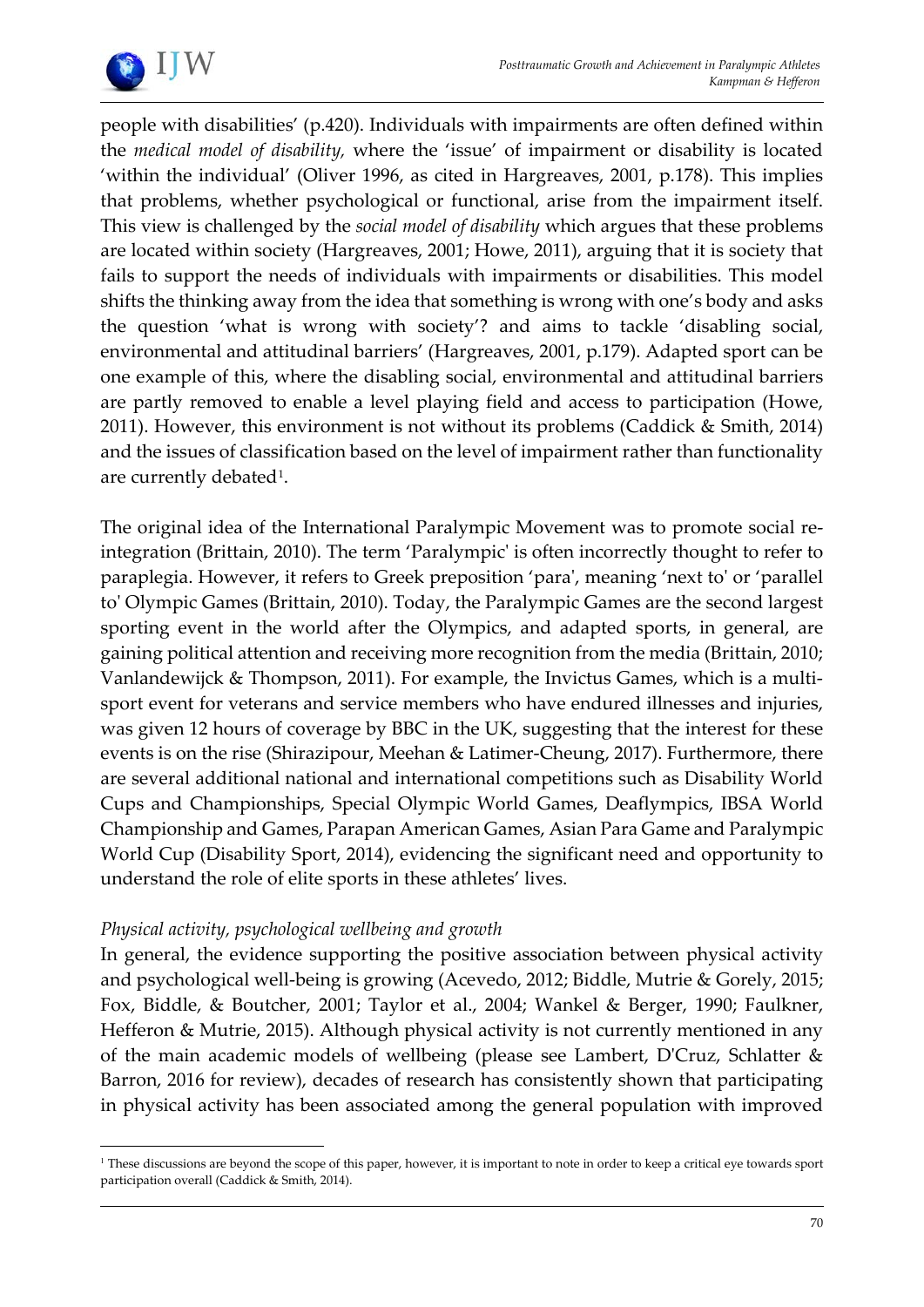

mood, reduction of stress levels, as well as improved positive self-concept, and these benefits might even be higher in clinical populations (Penedo & Dahn, 2005; Wankel & Berger, 1990; Biddle, Mutrie & Gorely, 2015). There is further evidence that exercise can enhance body image, self-confidence and self-efficacy as well as overall psychological well-being (Alleva, Martijn, Van Breukelen, Jansen, & Karos, 2015; Menzel & Levine, 2011; Martin Ginis, Bassett-Gunter, & Conlin, 2012; Ryff & Keyes, 1995). Conversely, inactivity is strongly correlated with psychological issues such as stress, anxiety and depression (Faulkner & Taylor, 2005; Lambert et al., 2016).

Furthermore, engaging in physical activity has been linked to the facilitation and as an outcome of posttraumatic growth for those that have experienced physical trauma (Sabiston, McDonough & Crocker, 2007; Hefferon et al., 2008; 2009; 2010; Hefferon, 2012; 2018a; Kampman et al., 2015; Crawford, Gayman & Tracey, 2014; Day, 2013; Day & Wadey, 2016). More specifically, Day (2013) found that sport helped athletes to recognise possibilities in their lives, accept limitations and noted heightened sense of responsibility around their choices in life as well as higher levels of meaning. Crawford et al. (2014) also interviewed athletes who had acquired spinal cord injury (SCI). In this population, sport was reported as an essential part to process their injury and identity. Athletes conveyed appreciating life more as well as gaining clarity and perspective. They also reported not taking things for granted anymore. Other benefits included: finding new skills, increased problem-solving skills and mental toughness as well as being less judgemental. Additionally, Day and Wadey (2016) found that according to the two male athletes interviewed, high levels of sport provided mastery experiences, enhanced relationships, enhanced corporeal understanding and improved life philosophies. More recently, Hammer and colleagues (2019) interviewed 14 purposefully sampled triathlon athletes reporting PTG and found that sport provided meaningful social benefits and a sense of community. Specifically, through sports, individuals gained friendships, opportunities to learn from others, a sense of empowerment and control as well as competence (Hammer, Podlog, Wadey, Galli, Forber-Pratt, Newton, Hall & Greviskes, 2019).

Due to the potential that sport and exercise appear to have in facilitating psychological growth following adversity and trauma, this study aimed to investigate the experience of posttraumatic growth and the transition from amateur to elite level athletics, following acquired disability, offering unique insight into how acquired disability led to engagement and training in elite sports and eventually the 2012 Paralympics in London. The study also aimed to understand the role of societal influences on the growth process and identity as an elite athlete. Furthermore, the study aims to give voice to an underrepresented participant pool, a unique set of elite athletes at the very highest level of the adapted sports participation, who have not been adequately represented in the posttraumatic growth research thus far. Finally, as researchers have also called for more embodied approaches to understanding growth following adversity within the context of sport (Day & Wadey, 2017) this study aimed to understand of the role of the body in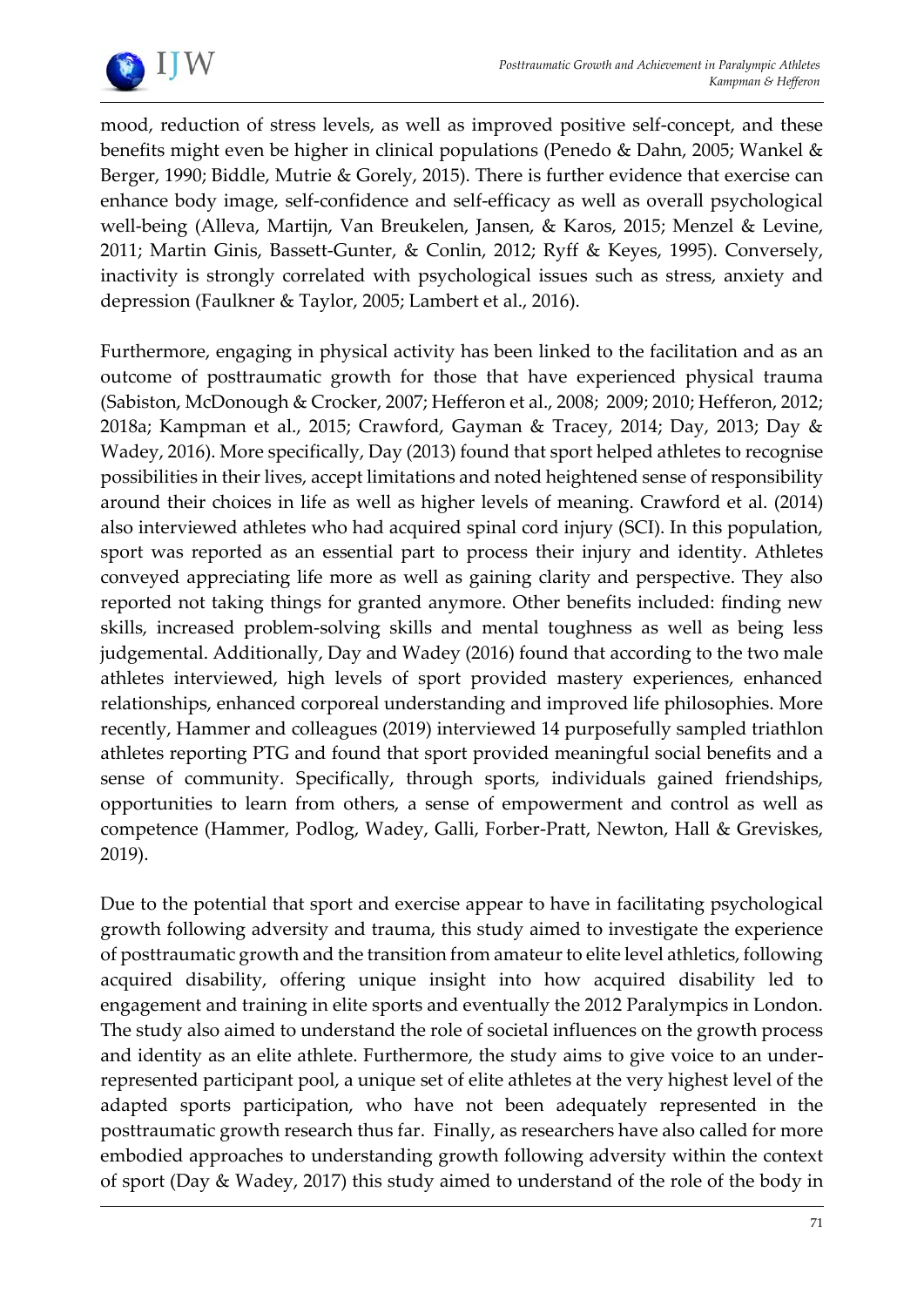

the process and as an outcome of PTG, following acquired disability as this topic has primarily been explored within illness populations.

# **Methods**

# *Methodological paradigm*

To date, there has been a dearth of qualitative research within posttraumatic growth and positive psychological inquiry (Hefferon, Ashfield, Synard & Waters, 2017; Hefferon, 2018b; Tedeschi et al., 2018). This study thus aimed to explore the topic of Posttraumatic growth, within British Paralympic athletes, beyond the quantitative designs typically employed by the research area. More specifically, Interpretative Phenomenological Analysis (IPA) was chosen as its in-depth exploratory nature enables researchers the ability to study meaning in individual's experience, particularly meaning of injury (or illness) in one's life (Reid, Flowers, & Larkin, 2005; Smith, Larkin, & Flowers, 2009; Smith, 2017). IPA is typically used when the participant pool is very niche and hard to reach, due to access issues as well as restricted inclusion criteria. Furthermore, IPA was deemed an appropriate approach for this particular study as its theoretical origins are in phenomenological philosophy thus respecting the role of the body in perception and human experience (Carman, 2000; Smith et al., 2009). For example, Merleau-Ponty (2003) claimed that people know the world through their bodies, such that consciousness and the perceiving body are intertwined, not separate entities (Carman, 2000). In this specific study, the body is central to these individuals' stories, and thus IPA was an ideal methodology to study the meaning of the body in the experiences of these individuals.

# *Participants*

The study inclusion criteria stipulated that athletes must have experienced previous trauma with severe physical injury or illness after birth and participated in the 2012 Paralympics in London. The participants were three Paralympic athletes (two females and one male) who had self-identified as having experienced Posttraumatic Growth. All had been involved with team sports for 2-3 years, were under 35 years old and single at the time of the interviews. Disability levels varied from below-knee amputations to severe injury to a limb. These injuries had happened 4-7 years prior to the interviews. The inclusion criteria stipulated that time since their injury had to be more than 1 year when participating in the study.

Due to IPA's in-depth exploratory nature, three to six participants has been deemed an optimal range to perform an IPA analysis of the participants' experiences (Smith et al. 2009). The use of a small sample of three participants is valid in this study for several reasons. First of all, the number adheres to the methodology's underlying philosophical assumptions of Idiography; utilising a small, homogeneous sample to produce rich, meaningful data about a persons lived experience (Smith, 2017). These small, idiographic sample sizes are argued to contribute to research in several ways: to investigate areas of research that have not yet been explored; to access difficult to reach participants whose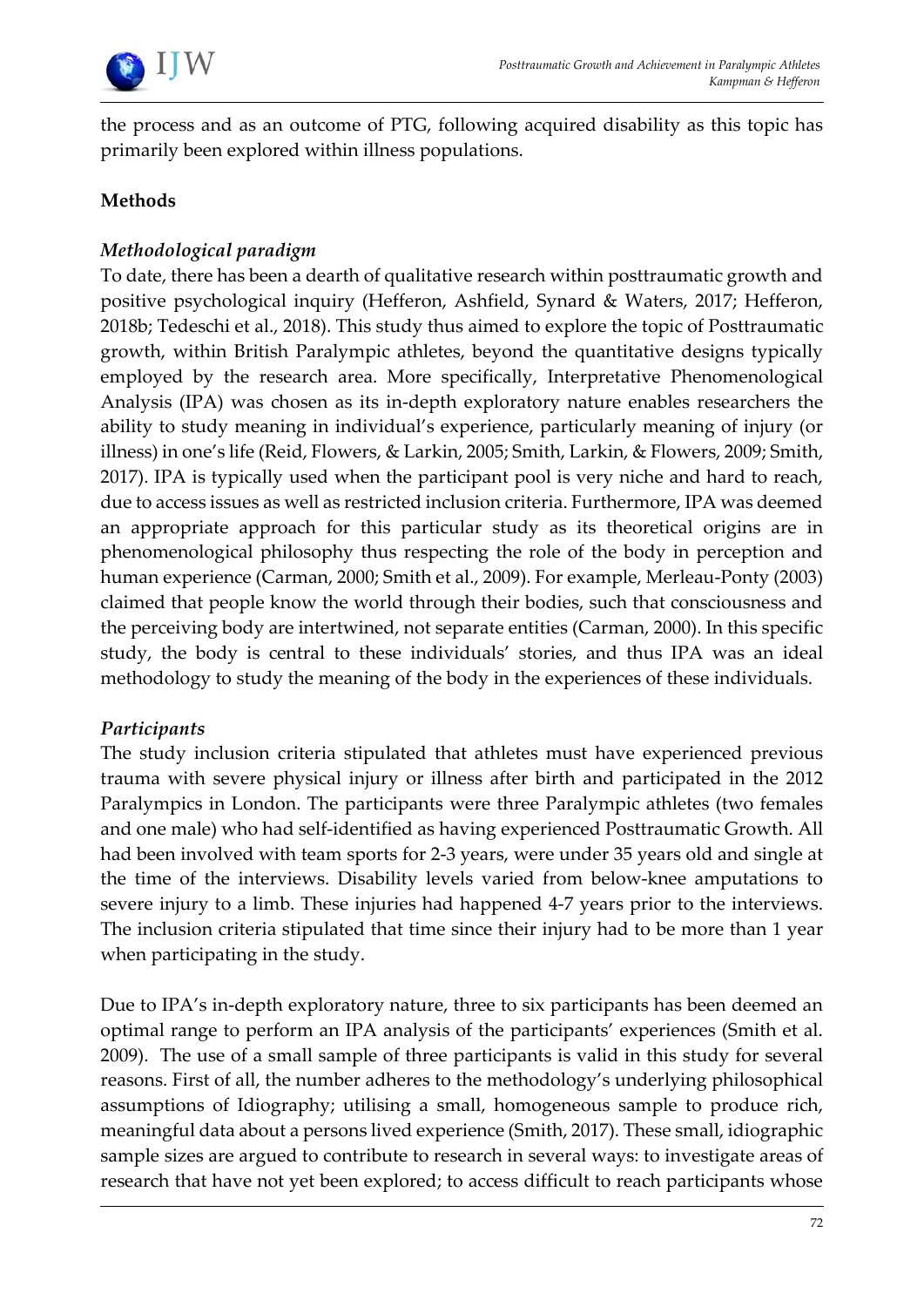

voices have not yet been represented in the literature and to compare and contrast these samples experiences in light of the existing research (Smith et al., 2009). Larger samples would essentially violate the philosophical assumptions that underpin IPA and arguably lower the quality and impact of the data produced (Smith, 2011). IPA advocates quality not quantity, with preferences for usage within case studies (n=1) (for papers with similar sample sizes, please see Eatough & Smith, 2006; Bramley & Eatough, 2005; Nizza, Smith & Kirkham, 2018; Hartie & Smith, 2016; Perridge, Hefferon, Lomas & Ivtzan, 2017). Although published pieces tend range from single case studies to larger samples (>10) (see Smith, 2011 for a review of quality in published IPA studies), utilising a number of 3-6 should provide 'meaningful points of similarity and differences between participants but not so many that one is in danger of being overwhelmed by the amount of data generated' (Smith et al., 2009, p.51). In addition, the larger the sample, the less detailed one can be in the analyses, with smaller samples producing a more detailed individual case analyses and then group analyses, privileging the individual throughout. Following on from this, writing up an IPA piece presents issues when employing larger sample sizes as individual voices can get lost from the results due to too many participants and not enough space to do the data justice (Smith, 2011). Finally, the data produced can arguably offer 'theoretical transferability' which argues that, 'the specifics are unique, but they are hung on what is shared and communal' (Smith et al., 2009, p. 38). In sum, IPA, and its idiographic approach, can offer positive psychologists the opportunity to explore the phenomena that we are interested in at a very intricate and in-depth level (Smith, 2017).

# *Procedure*

Ethical approval was granted from the University of East London. Additionally, the Paralympic team's psychologist reviewed the research proposal and granted approval to proceed. The invitation and information sheet were sent to potential participants via the help of the development officer in England in the participants' respective sports. Three athletes agreed to be interviewed and met in a public place to conduct the interviews. Athletes were asked to read the information sheet and sign the consent forms which described the purpose of this research, individuals right to withdraw from the study at any time, and further information regarding the data handling after the interviews. The participants took part in one semi-structured interview, which used open-ended questions that were designed to bring further understanding to the research question while allowing the participants to take the interview to the direction that was important and central to their experience. Interviews lasted from 35 minutes to 65 minutes, after which participants were debriefed.

# *Data Analysis*

The analysis was conducted using IPA to understand and make sense of the individual's subjective experience. IPA is an interpretative approach; thus, the interviews were conducted, transcribed and analysed by the 1<sup>st</sup> author to ensure in-depth examination and understanding of each participant's experiences. The process of IPA asks the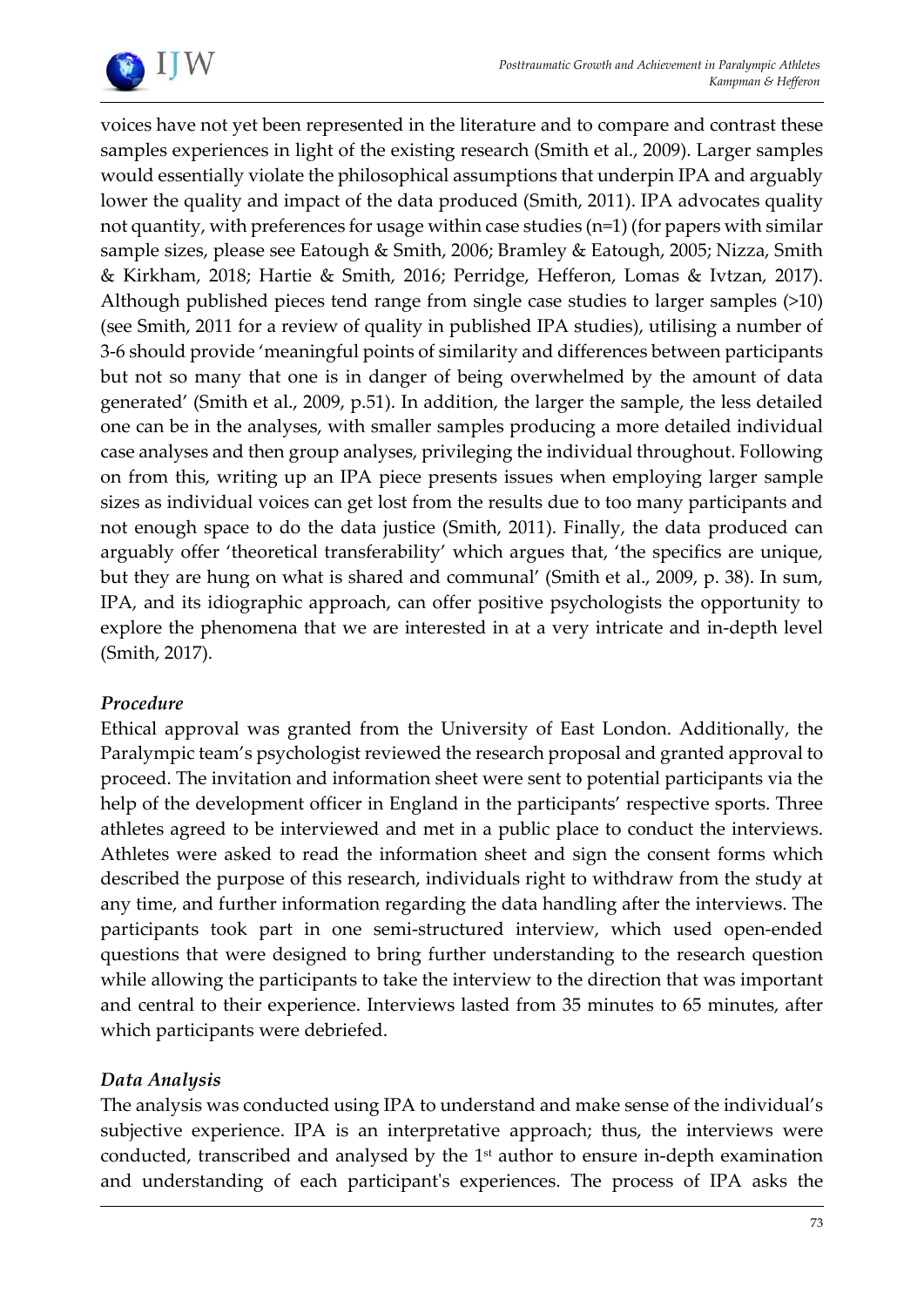

researcher to transcribe, read and re-read the transcription after which the initial exploratory coding is performed. The researcher noted descriptive, linguistic and conceptual elements within the transcripts. Once this had been completed, the researcher started to look for emergent themes. Themes were then grouped and searched for connections between the themes. This rigorous process was repeated with all the transcriptions after which the researcher started to search for connections between the themes across the participants to form master themes that describe these individuals' experiences most. To ensure validity and rigour within the analytic process, the 1<sup>st</sup> author engaged in regular discussions with the second author (an expert in both IPA and PTG) regarding theme development.[2](#page-7-0)

# **Results and Discussion**

Three master themes emerged from the analysis - all with several subthemes - that yielded the experience of PTG and were voiced among all the participants (see Table 1). However, this experience was a journey where distress and posttraumatic growth coexisted. In addition to the original trauma, it was the dealing with the aftermath of the trauma that was perceived to promote PTG. The three main themes included: 1) Seeing opportunities instead of disabilities, 2) Sport was, Sport is & Sport will be, and 3) The journey of the wounded body (See table 1). These themes will be discussed in the following section and connected to extracts from the transcripts. Overall, the analysis revealed a raw description of the lives of these individuals, without hiding the apparent obstacles that came with the acquired disability, whilst also showing the nature of thriving with an acquired disability.

#### **Table 1.**

| <b>Master themes</b>                               | <b>Subordinate themes</b>                                       | Prevalence |
|----------------------------------------------------|-----------------------------------------------------------------|------------|
| 1. Seeing opportunities<br>instead of disabilities | 1.1 Merging the old life into the new one                       | 3/3        |
|                                                    | 1.2<br>enabling<br>and<br>amputation<br>Trauma<br>opportunities | 2/3        |
|                                                    |                                                                 |            |
|                                                    | 1.3 Paralympics 2012 changing the attitudes                     | 3/3        |
| 2. Sport was, Sport is &<br>Sport will be          | 2.1 "I am an Athlete"                                           | 3/3        |
|                                                    | 2.2 Team as a resource                                          | 3/3        |
|                                                    | 2.3 Being equal ~ Feeling equal                                 | 2/3        |
| 3. The journey of the<br>wounded body              | 3.1 Frustration towards the new body, missing<br>the old body   | 3/3        |
|                                                    | 3.2 Rediscovering the body                                      | 3/3        |
|                                                    | 3.3 Appreciating the new body                                   | 3/3        |

<span id="page-7-0"></span><sup>&</sup>lt;sup>2</sup> Please see 'Assessing Validity' section within the conclusion for further elaboration on how quality was adhered to throughout the study.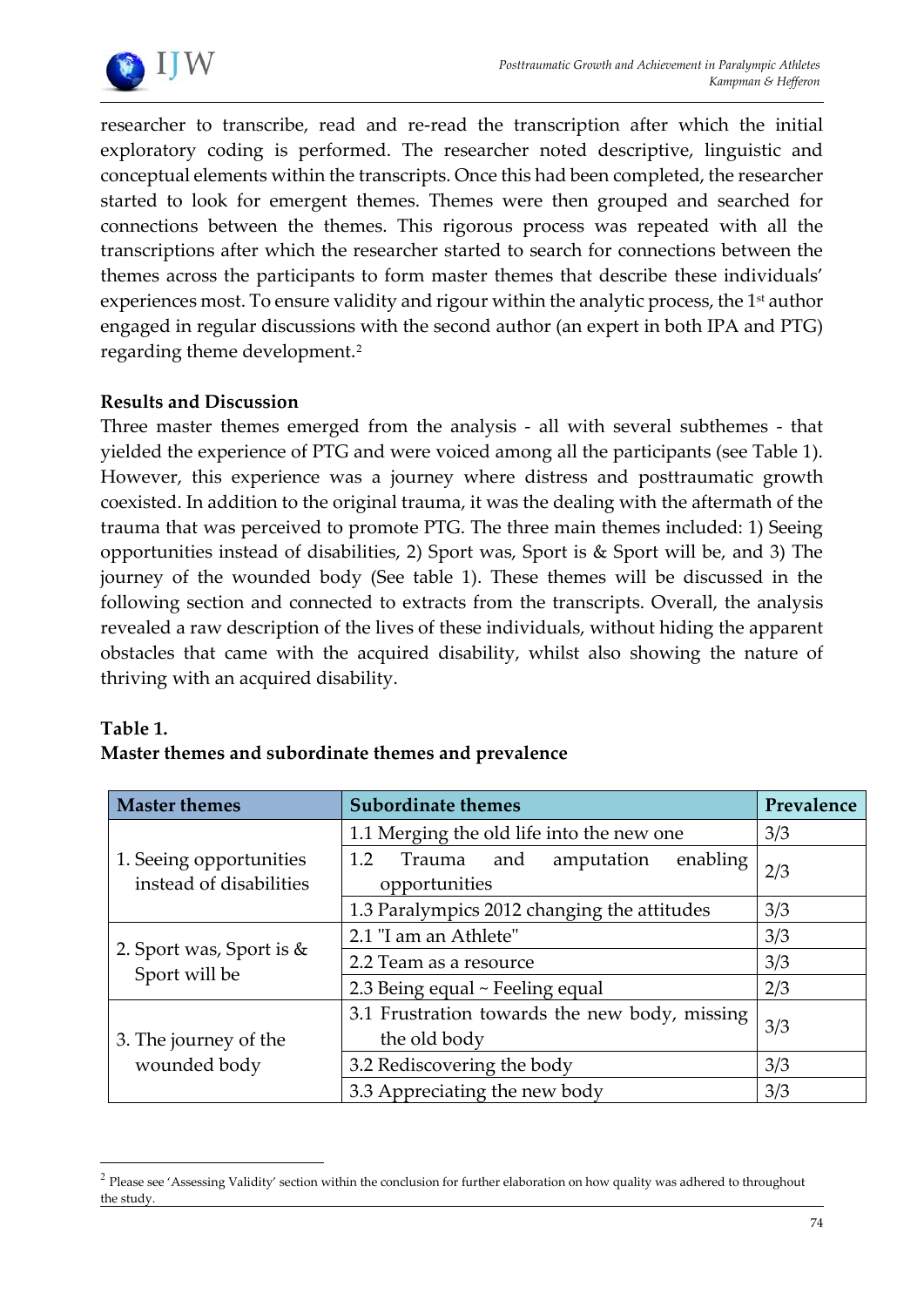

# *1. Seeing opportunities instead of disabilities*

Among all the participants, it was clear that their disability was just one aspect of their life, and did not define their life altogether. In general, there was a very strong experience among the participants to 'get on with things' after the acquired disability. All of the athletes pointed out several positive aspects in their life that they believed would not have happened if the trauma had not occurred, such as new opportunities relating to disability, appreciating life more, becoming an athlete and participating in the Paralympics. These are all well-documented aspects of PTG in the literature (Joseph, 2012; Tedeschi & Calhoun, 2004; Tedeschi et al., 1998).

# *1.1 Merging the old life into the new one*

All of the participants here had to give up some aspects of their lives due to the trauma, and some had to change the direction of their life altogether (e.g. losing a job, hobby). Nevertheless, all of them found ways to incorporate their old life in some way into the new one; and often it was through sports. Here Anthony describes how he wanted to do something familiar from his life before the accident:

*"I did a lot of sport before. I just wanted to do sports again, so it's just a sort of return... not returning to what I used to do, but doing the same sort of thing, so it's like carrying on you know in the same sort of thing." (Anthony)*

And again, to further emphasise this, Anthony says:

*"Yeah, I think it was just because I've always done it. You know, since I was a kid I always played sports you know football, swimming, rugby. When I was a kid. As I got older all I did was play rugby and ever since I can remember it was you know training two or three times a week, going to the gym you know, playing on a weekend and I've always done it. I just wanted to do that again, so just you know, get back to training doing something just because I've done it before. I don't think it necessarily was important what sport it was it was just-just the fact that I've done it before and I wanted to do –do it again." (Anthony)* 

Anthony's reasoning for doing sports again implies that it was important for him to find and do something familiar amongst all the changes. He seems to be illustrating the significance of sports in his life by saying that it was '*all he did'*. This strong description illuminates the role that sports appear to have in his life, giving the sense that without sports there would be nothing left to do; '*all would be gone'*.

Merging the old life into the new one through searching for new opportunities was an essential aspect of the PTG journey for these individuals. Similar findings have been reported in other qualitative studies as well as the positive psychological outcomes that can emerge by the continuation of pursuing one's goals and values despite the effects of the injury (Dunn et al., 2009; Griffiths & Kennedy, 2012). These finding also support the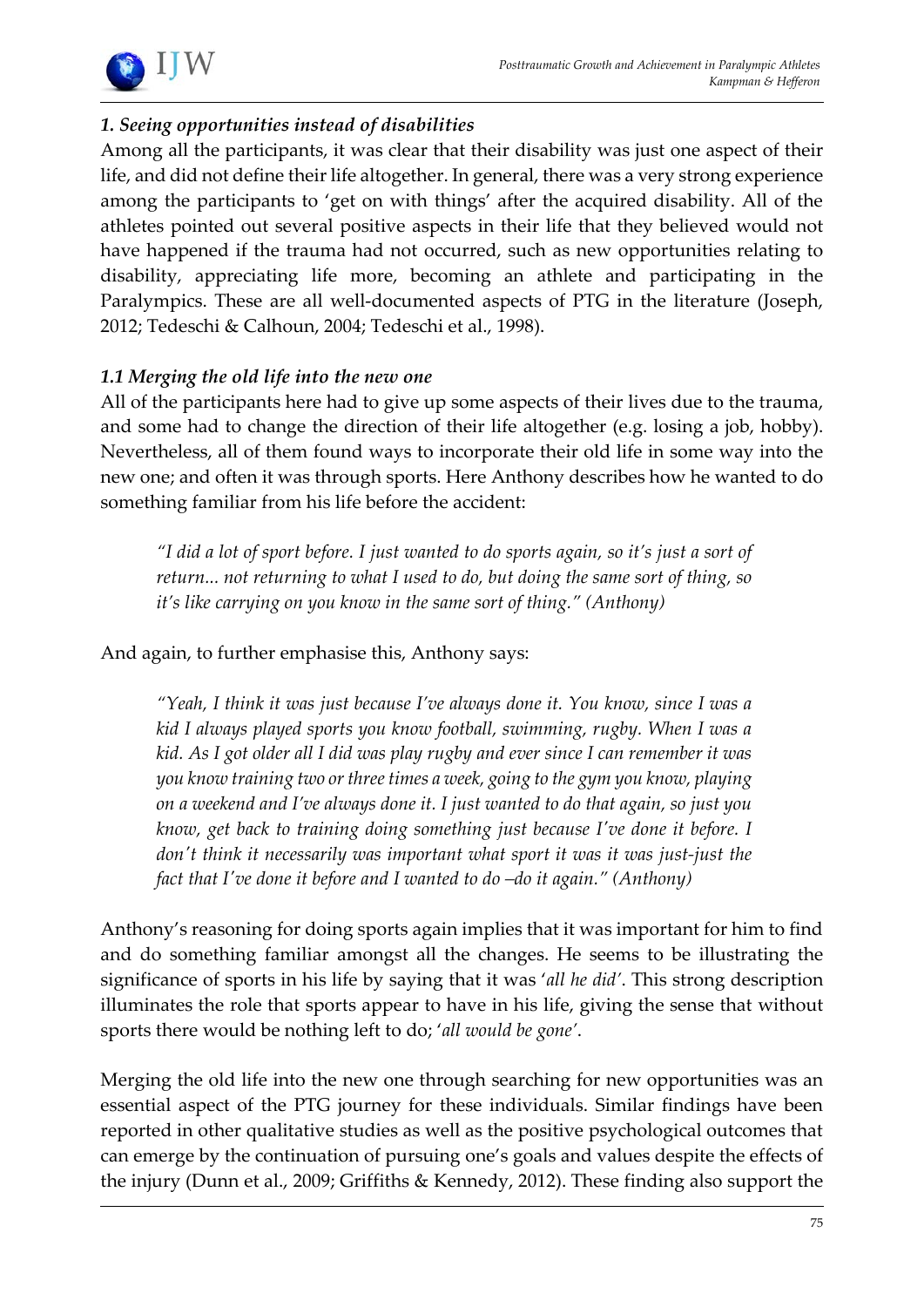

previous finding from Day (2013) where sport helped athletes with disabilities to connect their pre-trauma life to the existing one, thus creating meaning. Furthermore, Crawford et al. (2014) found that having goals in sport connected to motivation and were a source of self-confidence for athletes with Spinal cord injury.

# *1.2 Trauma and amputation enabling possibilities*

Despite also describing some of the negative life-altering repercussions of their acquired disability, all of the athletes addressed different positive opportunities that they perceived as directly resulting from their experience with trauma, thus further showing the presence of PTG in these athletes' lives.

*"I think I've never would have had this opportunity, I never would have been competing at this level, had I not had the accident and that's something that really opened things up for me and like gave me a lot of opportunities [um] yeah. There are lots of things I've been able to do because of the accident, that I would have not been able to do yeah, it kind of opened doors in that respect." (Becky)*

*"If it hadn't happened, I wouldn't get to go to the Paralympics -- I got to do - do a lot of things since I lost my [appendages], that I would have not been able to do before, but at the same time you know, there are things that I used to do before that I would love to do again."(Anthony)*

Becky perceives that she is competing at such a high level because of her accident. She keeps mentioning the actual event – the accident itself – as the reason, indicating that it was the disability resulting from the accident that produced these particular opportunities. Similarly, Anthony echoes this connection, such that he perceived that *losing the [appendages]* (e.g. amputation) enabled the new opportunities in his life. Thus, these participants' narrative emphasis on the actual impairment as the catalyst for the positive change is at odds with the general PTG position that PTG stems as a result of the struggle and not the event itself (Tedeschi et al., 2018). Furthermore, the participants accounts seem to place the body, at the centre of their experience, making the body a key element in facilitating their PTG. Finally, even though these athletes were athletic prior to their impairment, they all stated that they became more focused and sports-oriented after the trauma. This demonstrates corporeal-based action-focused growth in the behavioural achievement of moving from amateur to elite sporting positions as well as increased prioritisation on positive health behaviour changes (physical activity) (Hobfall et al., 2007). Taking a behavioural perspective of PTG has been cited as a way of adding to our understanding of the PTG field and can 'add validity' to the research area (Tedeschi et al., 2018; Shakespeare-Finch & Barrington, 2012, p. 433).

Additionally, among these athletes, there seemed to be new awareness and appreciation of the sport in their lives as Becky describes below: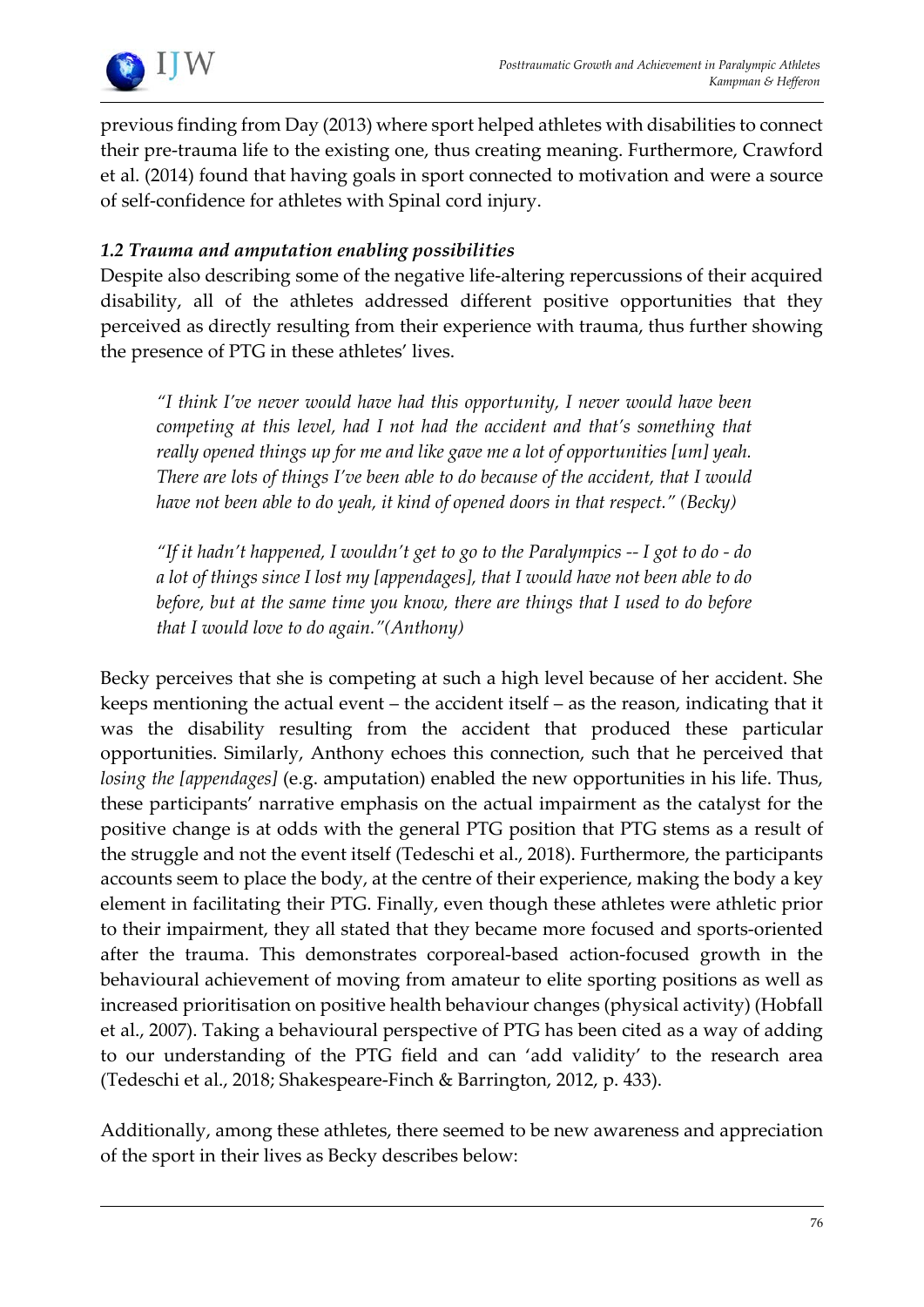

*"Getting to compete at the Paralympic level is something that (um) I mean I was very athletic as a youngster, but I wasn't driven into one specific particular sport. It's like when I was sixteen, seventeen I played so many sports. I wasn't brilliant at one, I was just very good at a lot, so like I wasn't driven to go to like Olympics - do you know what I mean - whereas the Paralympics, getting into [her sport] I loved that sport and it is a sport that I can do, so I had a drive for that one sport that I could do and I never would have gone – I was always very sporty – but I think I would have not gone down that path of sport as in that big of a deal in my life, I mean I would have not been a professional sports player or anything like that." (Becky)* 

Thus, in this specific population, the positive change following adversity is deemed to be achieving elite levels of athletic ability and high competition level- such that they are surpassing previous levels of sports functioning by competing at the Paralympic games. They attribute their trauma and the subsequent struggle as the catalyst for pushing them to become even better athletes than they were before the traumatic event occurred (Calhoun, Tedeschi, Cann & Hanks, 2010).

# *1.3 The Paralympics 2012- changing attitudes*

Acquired disability as a trauma signifies a massive change in a person's social position; identity as a social phenomenon becomes apparent as 'individuals are perceived by themselves and others as different' (Hogan, 1999, p. 80). These three athletes noticed an attitude change in the Paralympics 2012 as if the world had become more accepting towards disability sports. There was a sense of the games being parallel to the Olympics, being respected as athletes, and in some ways treated as superior because they had to overcome tremendous obstacles and they still competed at such a high level. For these athletes, the event itself was at the centre of their experience of PTG:

*"I think the thing that always stuck with me, was just the general public, how much they got into it -- they were just so into the Paralympic games. I don't know if that was the ticketing and people could afford to go to the Paralympic games, so that was their chosen thing to do or…[stops the sentence] – I don't know if it was the advertising or ticketing or what made that happen, but it's, you think like you think back to Beijing, and they were shipping schools in to try to make it look busy on TV and yet we were selling out every day. It's [laughs] it's, something has changed somewhere, it's either the British concept of disabled sports or the world is changed, and it's more accepting now." (Caroline)*

Although Caroline questioned the reasons behind people's attendance and the sold out stadiums, there is hope at the end of her sentence that the world is more accepting, which reveals the perceived need for the change. Similarly, Becky also felt supported at the Paralympics 2012 and furthermore, noted its possible superior nature compared to Olympics. She seems to express a sense of pride in being a Paralympian: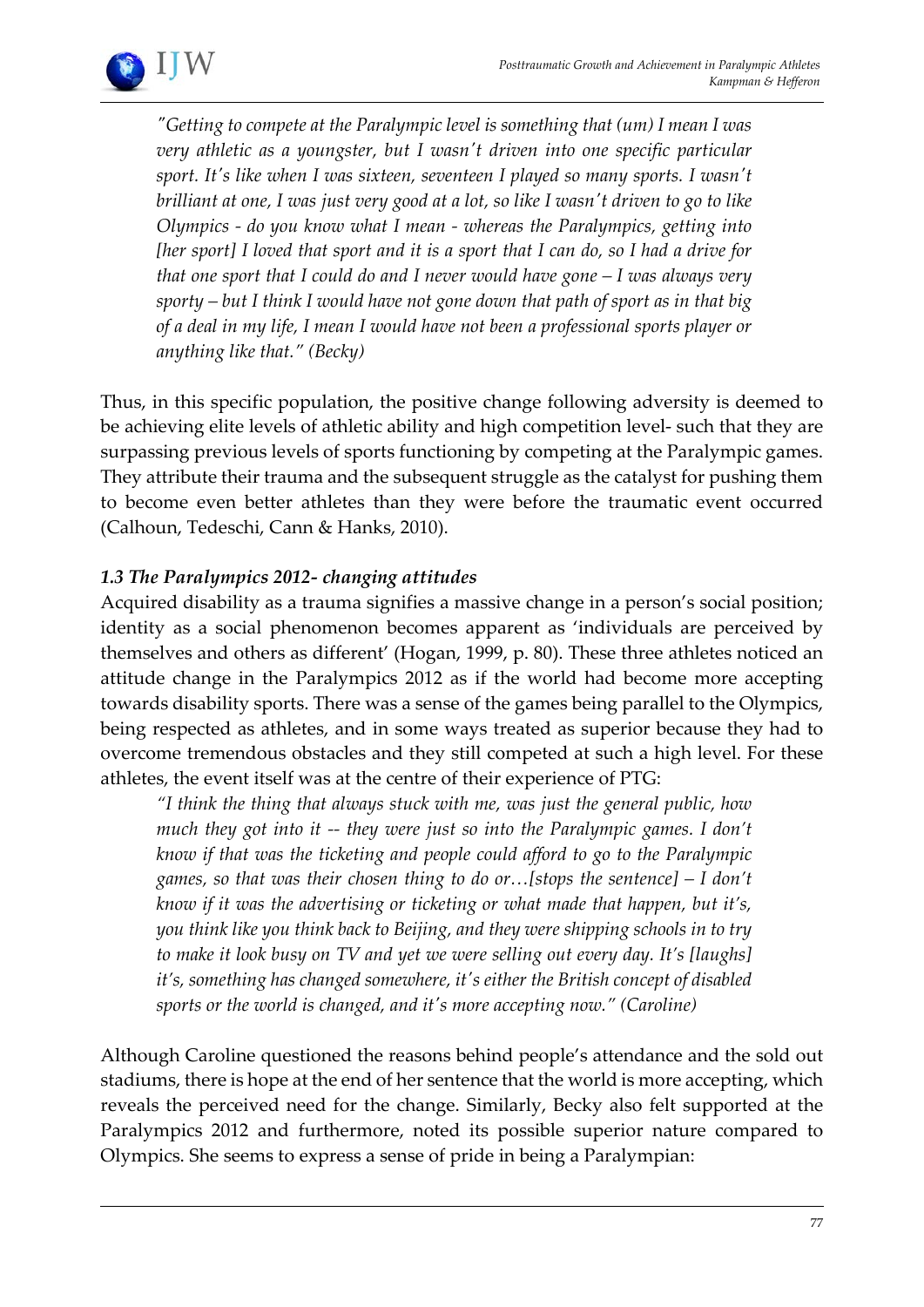*"It was quite a unique experience and I am really glad that the Paralympics got as much support this time around as the Olympics 'cause I don't think in the years before it has had the same support, but I think this time it really kind of actually the Paralympics sport is just as amazing if not better than the Olympic sport because of what people have gone through like accident's or born with disabilities and they are still competing at a high level." (Becky)* 

# And later…

*"I felt really lifted by the crowd [um] and like yeah it really, really amazed me just like seeing the whole the - you know the UK coming to support (um) athletes, and that's the important stuff, they didn't come to support disabled athletes they came to support athletes, and when you were there you didn't feel disabled - nobody was disabled, everybody was just so - that you needed to compete in your sport, and when you are [competing], that disability isn't there the same way when you're off doing normal day things (um) yeah it was just incredible." (Becky)*

Becky exhibited tremendous joy that the Paralympics were supported as much as the Olympics this time, for her it seemed to be vital that they were seen as *athletes* rather than *disabled athletes*. This uncovers the desire to be considered as a person first, rather than through the overpowering identity of *'disabled'*. Furthermore, the experience of being admired and respected was an important experience for these athletes. This is a novel finding, as previous Paralympics had not been as successful as the London 2012, where many events were oversubscribed for the first time in Paralympic history (William, 2011). The Olympic games has always been more popular in various ways (money, audience, TV coverage, et cetera), however, for the first time in 2012, the Paralympics received an audience attendance close to Olympics. Thus, the attitude change that these athletes sensed could reflect a more significant shift in society, a step forward for social equality (DePauw, 1997).

# *2. The Sport was, Sport is & Sport will be*

All of the participants perceived that sport had always been an integral part of their lives and it was clear it would always be. Sport appeared to be the overarching aspect in these athletes' lives; reaching from life before the trauma to life as it was now and all the way to future goals. Sport was the platform of recovery, camaraderie, achievements and the base for their new identity as an athlete, bringing a sense of transcendence and equality into their lives; in sum, sport was an essential element of their experience and journey of PTG.

# *2.1 I am an athlete*

Visible (physical) disability tends to produce an overpowering 'disabled identity' for the individual, shadowing other roles and identities that the person possesses (Charmaz,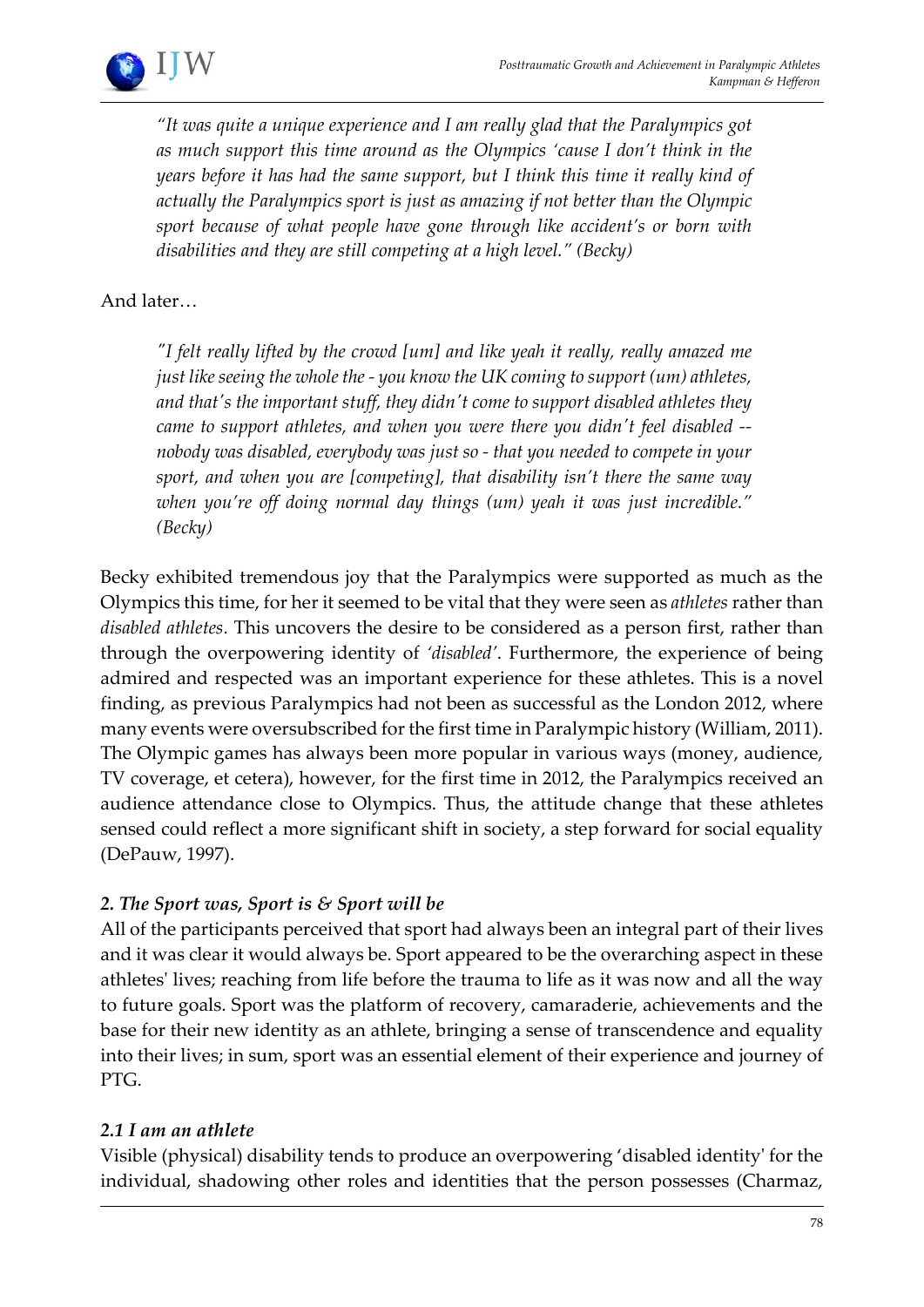

1995a;b). However, sport provided another identity for these individuals- that of an athlete. For these three, it was clear that the acquired disability was not the sole reason for their career and success in sports and should not be considered so. Their identity as athletes was related to the way they approached the job as individuals and athletes.

*"It's not - you don't sit there and worry about it [disability] and think you know every time you achieve something it's you know related to your disability or anything it's just you know you just want to be considered 'cause you're an athlete – You know your disability has got you into the sport that you do but after that it's – it's not you know - it's inconsequential it doesn't matter to the end goal or to the position you know, that you're in and in the sport that you are in the Paralympics and all that." (Anthony)* 

Anthony appears to describe frustration towards the disability status following him everywhere. He wants to be considered as an athlete, which reveals that the role of being disabled often overpowers other roles. He appears to want people to understand that being an athlete at this level takes more than a disability. However, he does seem to perceive benefitting mentally from dealing with the aftermath of the trauma of acquired disability and found it helpful in sports:

*"I think from the sporting point of view as well 'cause a lot disabled athletes have done you know – you know done stuff like you know had to learn to walk again or faced a lot of random challenges and stuff and you're quite strong mentally - you can deal with you know setbacks and defeats and all that sort of thing I think a lot easier." (Anthony)*

and further…

*Yeah, I definitely think there is a mental toughness that comes with it you know the side of disability that doesn't get appreciated outside of sports." (Anthony)* 

Anthony's description gives a unique insight into positive consequences perceived as resulting from trauma. The feelings of pressure and disappointment are part of sports participation. Thus, learning effective coping skills for athletes is vital (Weinberg  $\&$ Gould, 2011). Mental toughness, according to Loehr (1995), is 'the ability to consistently perform towards the upper range of your talent and skills regardless of competitive circumstances' (p.5). This skill is considered desirable in a sporting environment, and has only recently been explored within the Paralympic athletics setting (Powell & Myers, 2017). In the first exploratory qualitative design to explore the conceptualisation and development of mental toughness in Paralympians, Powells and Myers (2017) found that experiencing physical and mental challenges can help 'adaptive development of personal characteristics' (p.15), and argued that more was needed to explore this construct, especially within acquired disability. From the data presented here, it appeared that the athletes perceived gaining mental toughness through their traumatic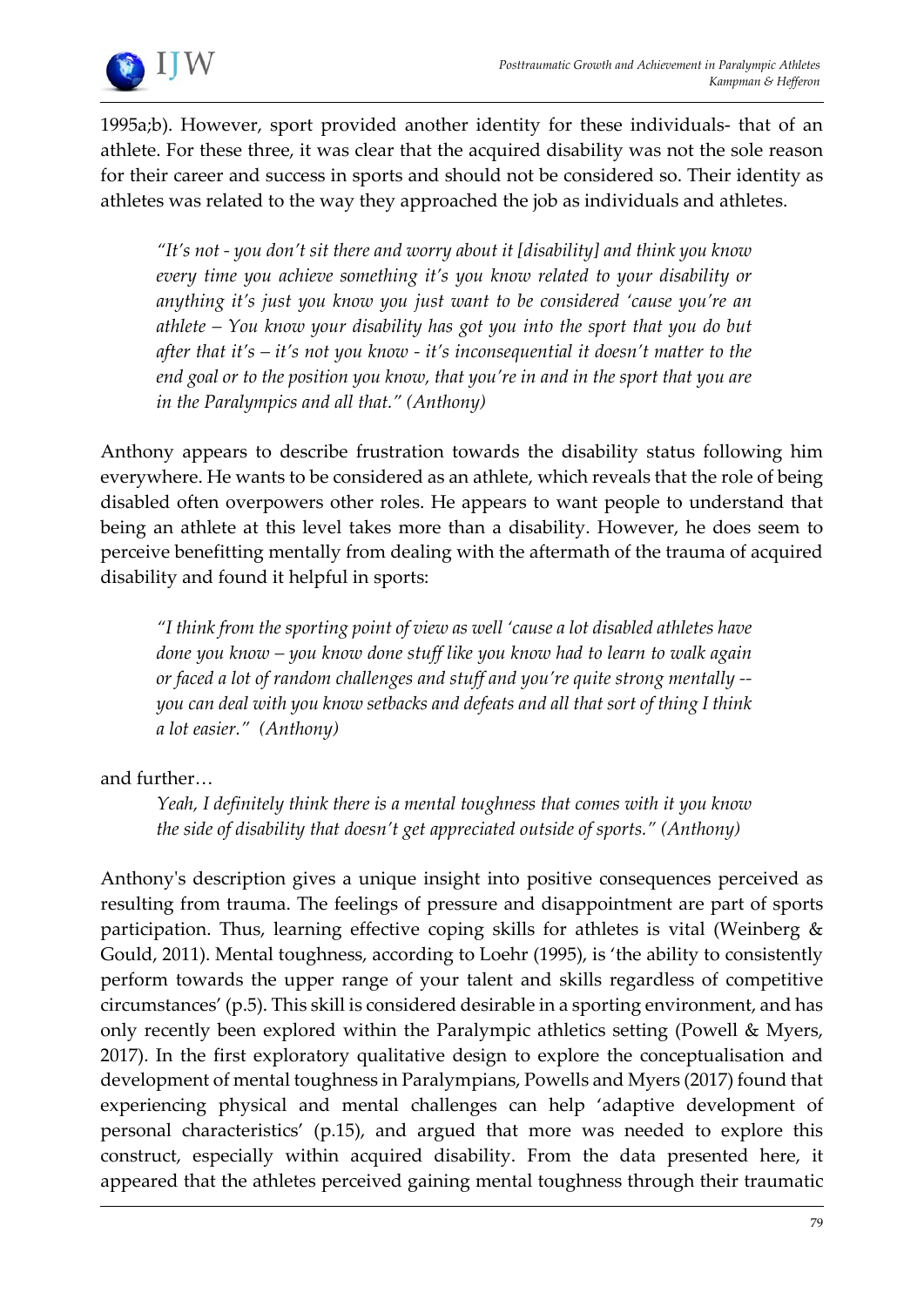

experience, which may have created an advantage from going through something that is generally considered solely a negative experience. The development of positive change attributed to the struggle of impairment is more in line with PTG theory (Tedeschi et al., 2018) and develops the narrative discussed in Theme 1.2.

# *2.2 The team as a resource*

Team sport was an essential part of the athletes' life. The team appeared to create surroundings that enabled these individuals to be their authentic selves. There was a strong sense of omnipresent humour that was an integral part of the team culture, and it almost appeared as a unique language that was a privilege of the insiders. Furthermore, similarities between previous experiences seemed to create a unique platform for cohesiveness; as a team, they were almost an extended family, a unit that offered anything from support to sharing practical ideas related to the injury. Becky reflects here:

*"There is that kind of, you know, it's ok to laugh if that kind of thing happens [if somebody falls] every now and again and like just kind of make a joke about it and it's ok within that kind of safe environment. Like you would be pretty pissed off if somebody on the street laughed at you [laughing] – the people [in the team] are not going to make you feel like an idiot for falling over or make you feel uncomfortable that you fall over sometimes and I mean that can be quite nice so you know it's kind of ok to fall over, it's ok that, you know, you need a bit help to get back [up] – it's that comradeship, and you're around it [the team] so much as well you've become like a second family, you just kind of all surround each other (um) and you know after a while it's just easier to say things to people when you are around them all the time, yeah it just makes you feel more comfortable within yourself and we all do it for each other as well, just take the mickey out of each other." (Becky)*

# And Anthony also notes…

*"You know, 'find a sport and carry on'; you know it's great the fact that most – most of the guys here are amputees, everybody has been through the same things, so whether it's you know, 'why did you get that [fitting]?', 'what kind of [fitting] is that?' to you know dealing with limb fittings and that sort of things, you know it's quite good to chat to the people not so much for the support, but for like ideas and things, because somebody else has been through the same thing, it's good in that way as well." (Anthony)* 

This social support evident in the team culture was perceived to foster PTG for these athletes, and the literature supports this finding (Tedeschi et al., 1998; Hefferon et al., 2008; Sabiston et al., 2007). Additionally, for strong team cohesion, social support is vital (Weinberg & Gould, 2011). Thus, athletes that have such a unique sameness of experiences could have significant advantages compared to teams where such a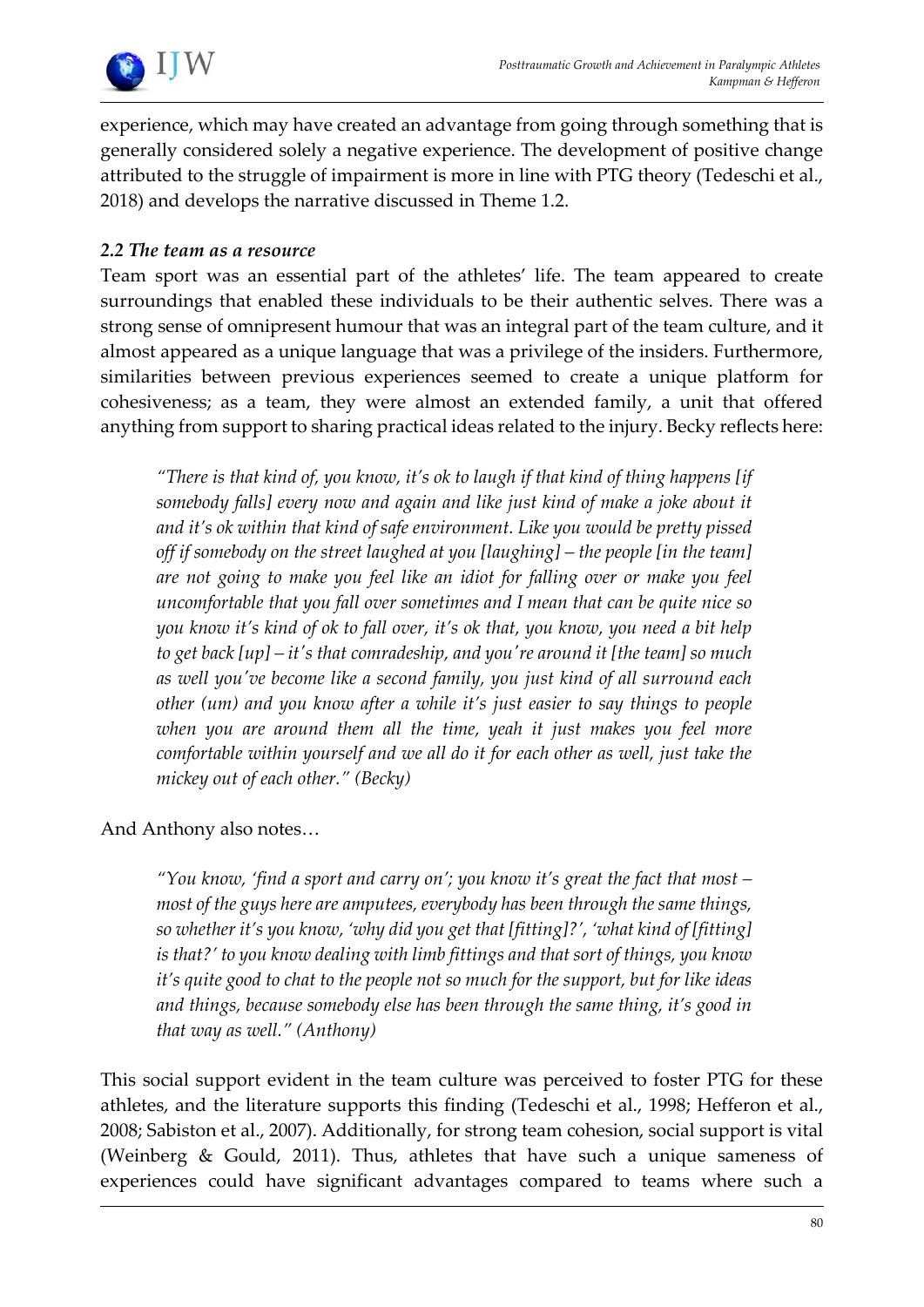

connection is not readily evident. Indeed a *team* has its distinctive features compared to other *groups*, one of them being its collective identity (Weinberg & Gould, 2011). As a team, athletes with disabilities already possess a common ground and similarity of experiences and thus elements of effective team climate, e.g. social support, proximity, distinctiveness, fairness and similarity (Cartwright & Zander, 1968; Eys & Kim, 2017; Weinberg & Gould, 2011).

# *2.3 Being equal ~ feeling equal*

The sporting environment itself seemed to have another essential meaning for the athletes as they all voiced a sense of equality relating to sports. Sport offered a setting where it was possible to compete at an equal level, thus the same set of skills were required from everybody whether you were non-disabled or had a disability. Furthermore, the athletes described situations where the disability was considered beneficial while playing the game. Here Anthony describes the importance of an even match situation, where everybody has the same baseline for the game, same opportunities to win and lose:

*"I think it helps as well, the fact that you can't use your [appendages], everybody is in the same boat. Whether you're missing one [appendage], two [appendage], or you still got both, you still got to move, you know, in a similar kind of way, so everybody is in the same boat, so it's good in that way." (Anthony)* 

He then continues to explain how the disability can be an advantage:

*"It's still the same sort of skill set you'll need, whether you are disabled or ablebodied. So anyway that's quite helpful because like when we play, a lot of the time some of the guys that we play against, you know, have no disability, so we find that actually, in some positions, having no [appendages] actually helps -- if you got any [appendages] they get in the way a bit, and it's hard to move -- So it's strange like in some ways it's an advantage in our game, you know, in certain positions -- it's quite a strange - quite a strange thing you know in sport, that being more disabled is an advantage. It's quite good, quite helpful." (Anthony)*

Anthony's description of the disability as an advantage illuminates this perspective of different abilities, showing that the non-norm can be superior. The idea of different abilities connects to a common issue with disability being based on the medical model where ability is defined in relation to the non-disabled norm (Brittain, 2010; DePauw & Gavron, 1995).

# *3. The journey of the wounded body*

The acquired disability as an unexpected and permanent disability was an enormous trauma for these individuals and a disturbance of their body and self-image. These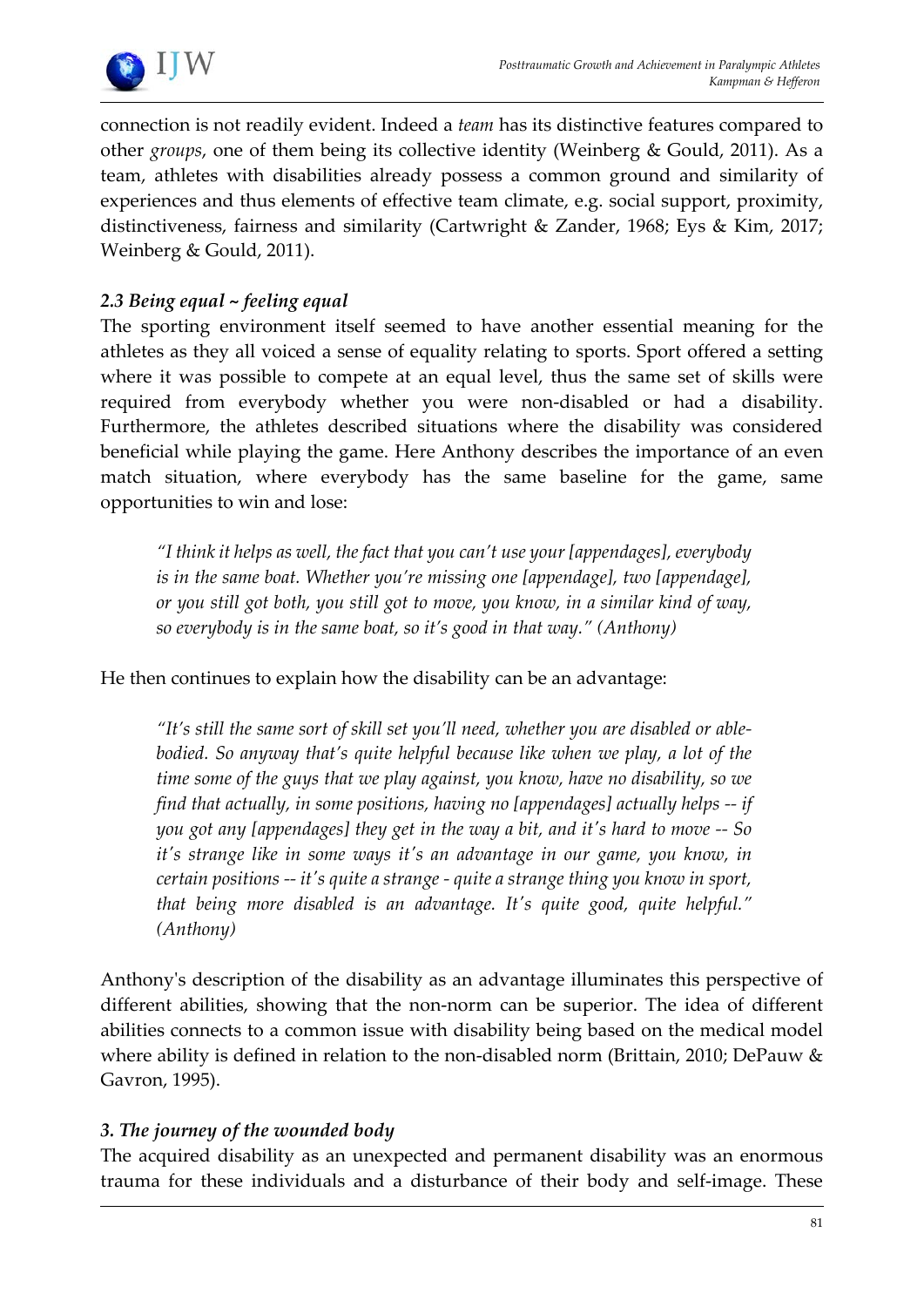

athletes' had to re-evaluate the role of the body in their identities. Creating a new relationship with their body was a key facilitator of psychological well-being and positive identity, thus an essential route to growth. These athletes described in their interviews a journey of PTG through their bodies, however, this journey was not linear; it was more complex, and the memory of the old body cohabited the new, changed body, thus being a constant reminder of the fragility and vulnerability of the physical self and yet also a source of appreciation for it.

# *3.1 Frustration towards the new body, missing the old body*

There was a common theme among the athletes where they described being frustrated towards their new, changed body and how it did not work as it used to. These frustrations related quite often to the physical skills they had before the impairment. However, now in this new physical existence, they were struggling with some of these skills, which used to feel effortless and automatic. Caroline describes here a conflict between her mind and her body. The memory of the old body and how it used to work was lingering in her mind, almost not accepting that the body was not listening to her and doing what she knows it can do:

*"I was just so frustrated and angry with myself, that I just slowly turned away from sports. I kept it out of my life to keep the frustration and anger away -- it was more knowing that you can do it, but physically not being able to do it, it's the frustrating bit for me." (Caroline)*

The frustration frequently paired with memories of the body when it was at its best and even beyond, thus further contributing to the gap between old and new physical abilities, as Becky portrays here:

*"'Cause I was kind of like, I liked running around and climbing trees and doing sports and stuff like that, so I was a very active child, so I fell out of trees and stuff all my own fault at the time and I like broke my arm and stuff like that, so I went through various injuries when I was growing up, and I didn't mind being*  injured, but I wanted to get back out and do things, and this is kind of like that *now, I don't mind that the injury happened so much, but now I am bothered about the fact that it is restricting me so much with things that I want to do." (Becky)*

Here Becky describes a 'super body' of sorts that was falling off trees and on the move every hour of every day. This strong description illustrates how she remembers the old body was effortless, strong and recovered from anything and she was almost frustrated that the body that she used to know was not healing as before. Further, Anthony notes:

*"Well, I admit it's quite frustrating anytime you try something new, that you can't do it instantly, it's a quite an annoying feeling … but I think you know...*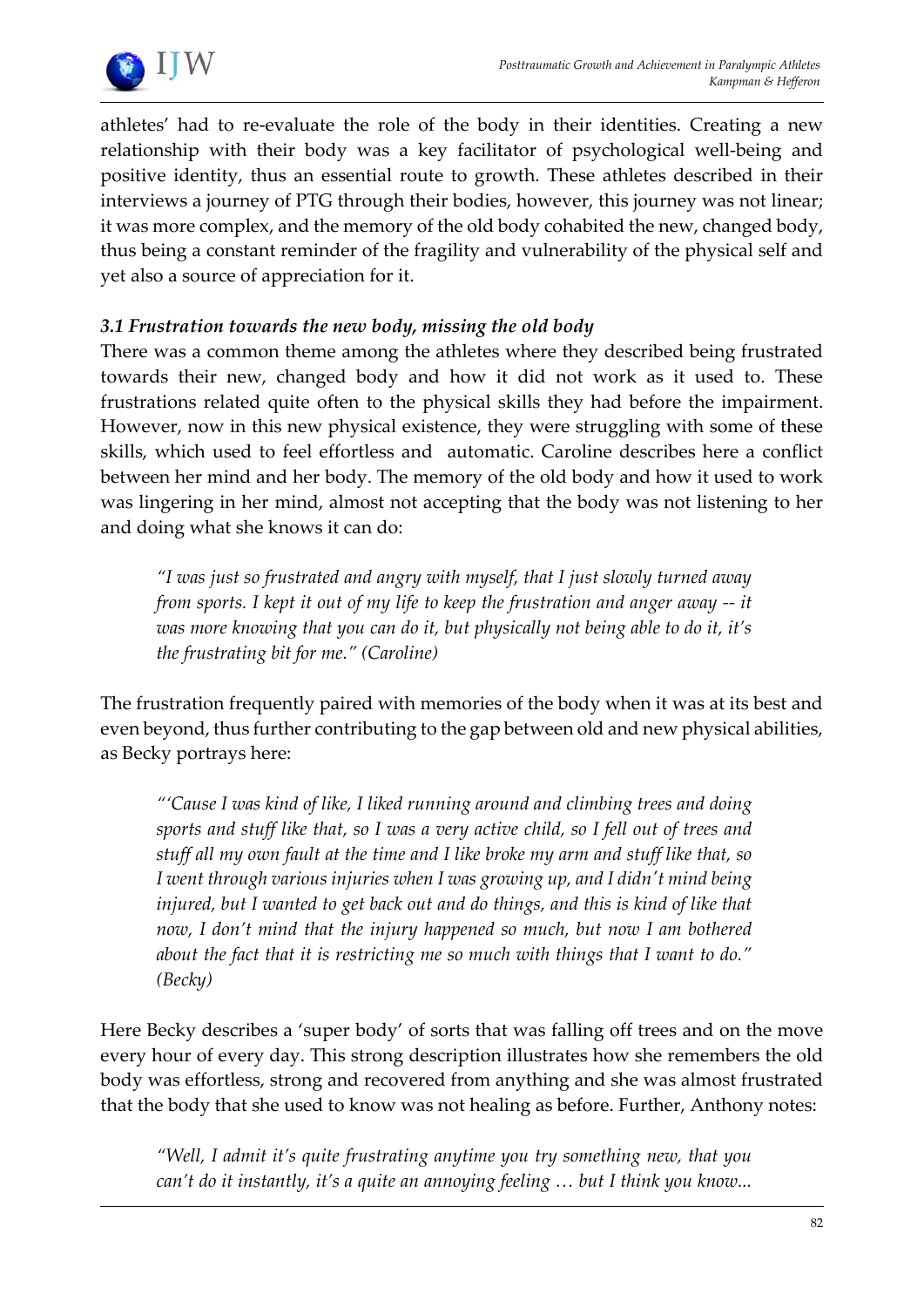

*The fact that you're doing a sport, you know, not just because you want to –well you do want to – but you're doing a new sport because you can't do the old one and especially the fact that you got to think is quite frustrating." (Anthony)*

The frustration that Anthony is describing illustrates how he had been accustomed to using his body without thinking, almost as the body used to be automatic, effortless, and this frustration has is a common account from athletes who have been injured (Sparkes & Smith, 2013). However, this new situation forced him to take notice of his corporeal self. Anthony's description illustrates how humans tend to live their lives without really noticing the body; it is often 'taken for granted' (Frank, 1995/2013; Leder, 1990). This heightened corporeal awareness paired with negotiating a new relationship with the physical self has been reported in previous studies (Smith & Sparkes, 2013) and connects to the preliminary stages and experiences discussed within the working theory of Corporeal PTG (Hefferon et al., 2009; 2010; Hefferon, 2012; 2013).

# *3.2 Rediscovering the body*

Following this frustration, the athletes went on to describe experiences where they recognised that their 'new body' was actually more capable than their original posttrauma assumptions. Learning new skills with their new body was an essential part of rediscovering their body's abilities, reconnecting them to their corporeal self and thus an important route to PTG.

*"It [learning new skills] makes me feel good, yeah I know it's good to learn how to use things in a different way. Like you can still use your body differently, that's good 'cause (um) there is not so much that you learn to use differently, but you know yeah it is – it is quite nice to learn things differently and think 'oh actually I can still play this, or I can still do that even though I have this disability'." (Becky)* 

Becky was still discovering new and different abilities of her body- some of these abilities that she thought she had lost. Becky had started to reconnect with her new body. Similarly, Caroline contemplated the differences and similarities of the sport she previously played and the adapted version of it. She recognised that she needed to learn new skills in order to be able to excel in this new form of the sport:

*"I looked at the two sports' and thought that they are very different. There are different components to them. So, I would have to learn new skills, and hopefully, that would take the frustration away and hopefully I had some kind of skill base there so that I could play (um). So, I came into it quite quickly and (um) caught up the people - that had been playing about six months more than me - very quickly." (Caroline)*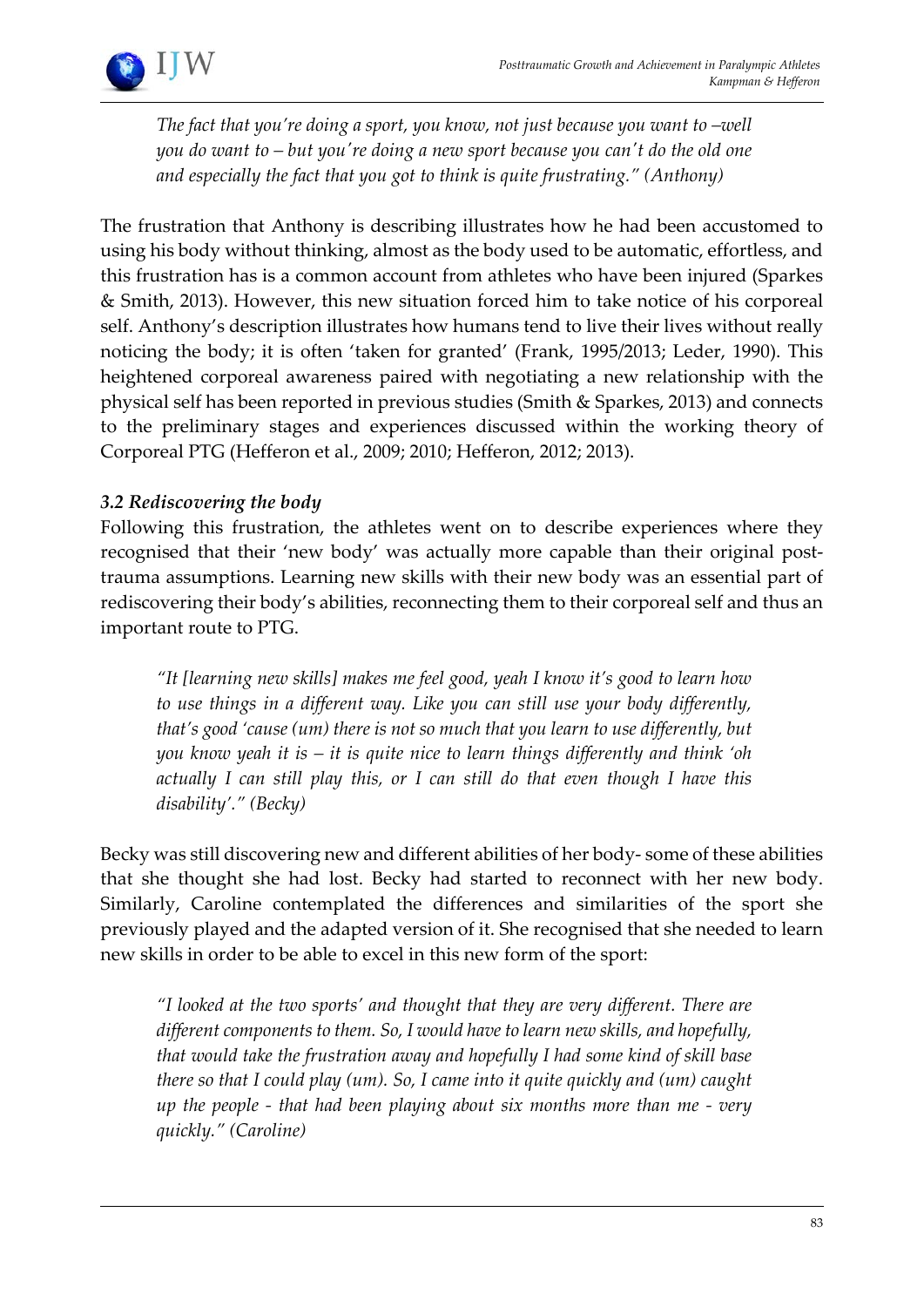

Here Caroline has found her way back to sports after almost removing it entirely from her life because of the frustration that she felt towards her new body (see 3.1). Learning new skills with her changed body removed the frustration, and she started to exhibit some pride in how quickly she learned her new sport. This rediscovering of the body's abilities and assets (focus on functionality), via the participation in sport/physical activity, was an important aspect in these athletes' experiences of PTG and again supports Hefferons (2012) Corporeal growth's concept of creating a 'new relationship with the body' (Hefferon et al., 2008; 2009; 2010) and the reconnection of the body-self (Sparkes & Smith, 2013).

# *3.3 Appreciating the new body*

For these athletes, the body that had once been - and at times still was – a source of frustration and a reminder of what was lost, also became a reminder of what they still had and even a source of accomplishments. Appreciation for the body that was before taken for granted and automatic (see 3.1) came from the realisation that it was breakable as well as capable of learning new skills (3.2) and in some ways, the wounded body became a symbol of relief and survival.

*"I have more respect for it [the body] it is breakable [laughing] -- – I don't think respect is the right – right word, but I can't think of another word -- so I think I just have a better understanding of what my body can achieve and I try and push for centimetres rather than metres now." (Caroline)*

Caroline here recounts how she was now able to understand her body and its limits, which was not always evident in her interaction with her previous physical self. There was also an element of looking at what her body can (capabilities) do versus its limitations, *'pushing for centimetres rather than metres'.* She continues later on as to why she does not want to cover up the wounded part of her body:

*"It's not for me to have it covered up, I – I don't care, it's if you could understand how much pain I was in for ten years, and just generally being grumpy and horrible, having that [pointing to the prosthesis] to me is a good thing. I'm not in pain and now I can live my life, so I don't care what it looks like [laughing] it could be really hideous and I still wouldn't care." (Caroline)*

For Caroline, the prosthesis is a positive thing, a sort of patch of honour. Anthony also describes this "relief", and that the amputation was a positive thing for him, allowing him to move on and start living;

*"Weirdly having my [appendages] cut off was a relief because it's, you know, they had to go and do fix operations, and it was cutting things off and putting things back on, […] and it was painful as well -- Seems quite strange that having*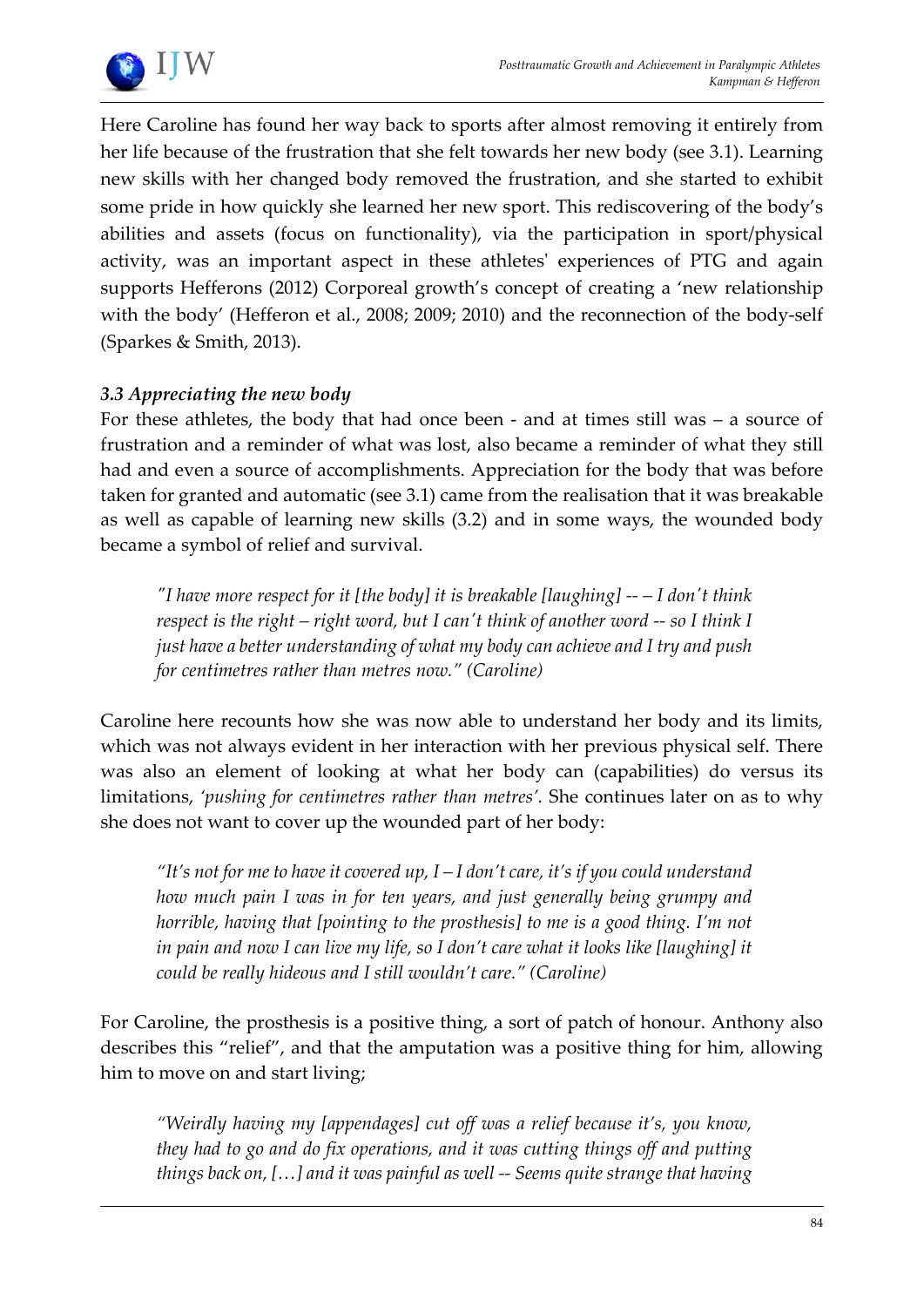

*your [appendages] cut off was actually a good thing. Because, you know, it allowed me to move on -- as soon as you get fitted with prosthetics, there is not a lot you can't do you know -- it was a means to an end rather than just sort of you know 'oh my [appendages] are gone!' it's just 'oh you know, just take a false [appendage] on and let's just get on with stuff'." (Anthony)* 

Ultimately, for these athletes, the body was a constant, tangible reminder of what they have gone through, and thus an infinite source of appreciation of the body and life itself. The role of the body in reminding us of our mortality is a large area of research (Frank, 1995/2013; 1998; Lykins et al. 2007; Vail et al., 2012; Burke, Martens & Faucher, 2010). However, the links to the body, trauma, and mortality salience has only recently been linked to positive growth and transformation following trauma (Hefferon et al., 2010; Gorven & du Plessis, 2018; Vail et al., 2012; Cozzolino, 2006). Corporeal PTG posits that when an individual has undergone a physical trauma where the body has been permanently damaged or altered by an internal or external transgressor (thereby creating a permanent mortality salient environment), there may be unique processes and outcomes that the individual must go through in order to survive and eventually grow (Hefferon et al., 2008; 2009; 2010; Hefferon, 2012; 2013; 2018).

# **Conclusion**

This study aimed to provide an in-depth account of the experience of posttraumatic growth in Paralympic athletes. This study accessed a unique and difficult to reach sample of athletes with disabilities who participated in the 2012 London Paralympics. The study found that elite sport was a fundamental route to experiencing PTG as well as an outcome in itself. It was part of the recovery, the foundation for camaraderie and a new identity as an athlete. Furthermore, sport was a source of achievement and future goals. Additionally, the team was seen as a resource, creating a safe environment in which to learn new skills and share practical ideas. These surroundings promoted a sense of equality among athletes. This knowledge contributes to the areas of sport and positive psychology by providing these unique insights to a niche population of elite athletes and their experience of posttraumatic growth.

The role of the body in facilitating PTG was another key finding in this study, thus providing further support for future exploration of embodied experiences within the PTG process and outcomes. The athletes experienced heightened corporeal awareness following their trauma, leading to a new relationship with their corporeal self. Although the wounded body was indeed frustrating to deal with after the trauma, the athletes found that rediscovering their physical and athletic capabilities through sport (albeit a different one) gave them a sense of psychological strength or "mental toughness" as per their account. They learned to appreciate their bodies more and the limitations and capabilities they possessed. The body was thus a reminder and an essential route to appreciating life and a sense of personal strength. The role of the body in PTG has only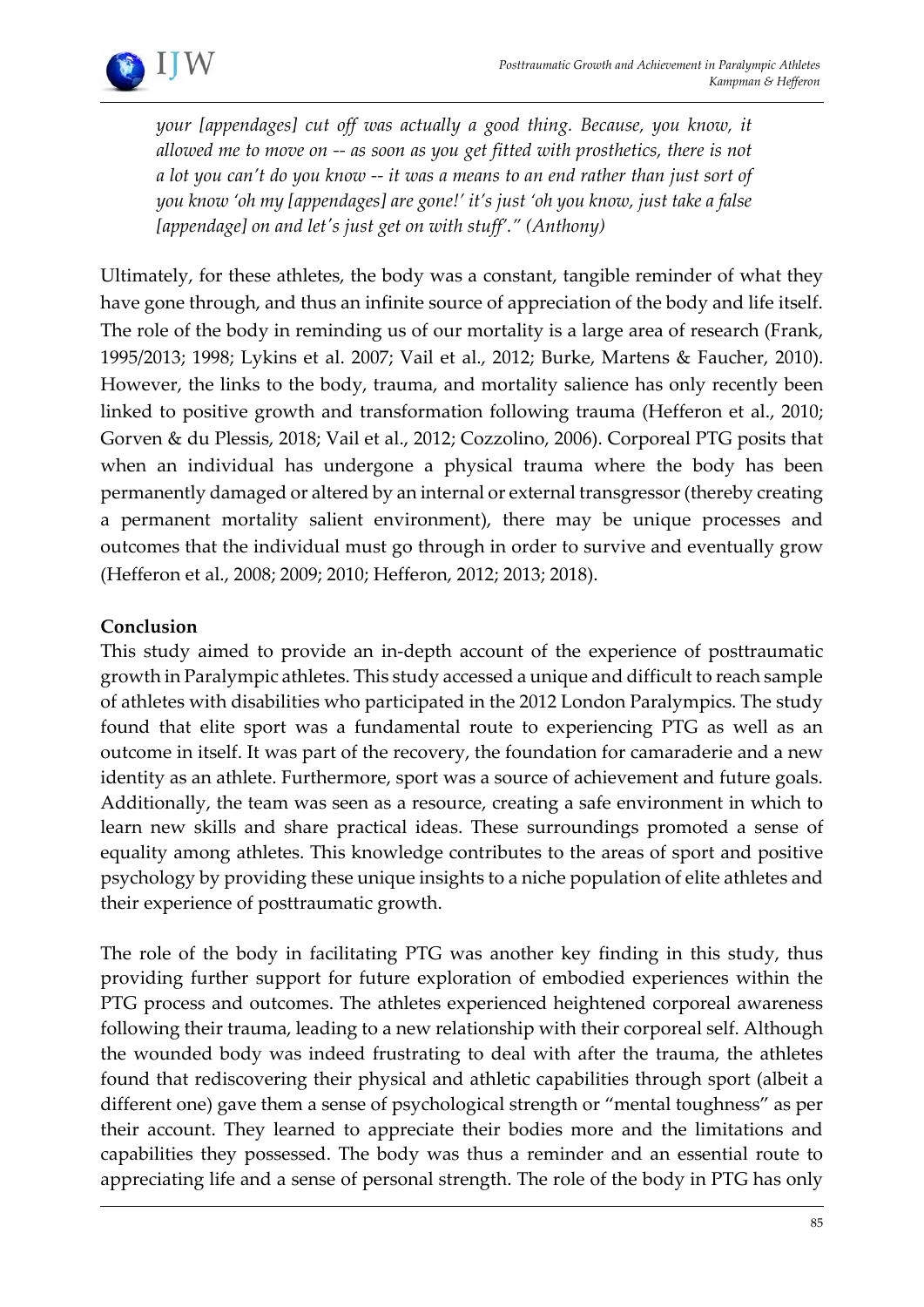

recently started to gain recognition in PTG research and thus this study contributes to a knowledge area that it is still in its infancy. These finding are impactful considering how central the body is for both athletes and individuals with physical impairment (Allen-Collinson, 2009; 2017). The body and the corporeal experience was at the core of these athletes physical performance and the trauma of physical impairment. The findings from these elite athletes can have implications for rehabilitation processes and the facilitation of peak performance within elite athletics. For example, the results strongly support the inclusion of body functionality focused interventions in the aftermath of physical trauma, focusing on acceptance, locating strengths and appreciation of the body (Alleva et al., 2018).

Although physical activity has already been studied as a facilitator of PTG following physical trauma (Hefferon et al., 2008; Sabiston et al., 2007), this study suggests that elite structured sports may provide additional positive psychological outcomes beyond physical activity (Day, 2013). Future research could reflect upon the potential differences between the team (elite and leisure) and solo sports as many facets of sports, including belonging to a team, learning new skills and participating in a safe environment and experiencing personal achievements in sports, were perceived to be a route to recovery following trauma. Furthermore, researchers should ensure to encapsulate the entirety of the sport experience, including the distressing and sometimes pressurised environments the sporting context can create, in order to understand its impact from a holistic perspective (Caddick & Smith, 2014; Day & Wadey, 2016; 2017).

Finally, as there is currently discussion within the field regarding the construct and methodological designs utilised to understand PTG (see Jayawickreme & Blackie, 2014), we support the call for more critical explorations into PTG and sport participation (Howells & Fletcher, 2016; Day & Wadey, 2017). Researchers are encouraged to employ more longitudinal, mixed method inquiry, as well as exploration across varying trauma types (e.g. direct or indirect) and contexts (e.g., acute, repeated, chronic, cumulative, physical), in addition to more embodied behavioural (action-focused) PTG perspectives.

# *Considerations: Assessing Validity*

As qualitative research cannot be held to the traditional quantitative modes of quality assessment (e.g. replicability, etc.), there are several relatively agreed upon qualitative quality control criteria in which we can assess the validity of this study (Yardley, 2015; 2017): a) *sensitivity to context* (e.g. to participants experiences and environment; to the data by limiting deductive categorization, etc.); b) *commitment and rigor* (e.g. displaying in-depth knowledge regarding the area, the process and the methodology chosen; adhering to methodological principles; engaging in in-depth analyses); c) *transparency and coherence* (e.g. readers can see how the final data set was produced and the connections between themes, quotes presented and any interpretation offered); and d) *impact and importance* (e.g. 'useful' knowledge is produced… 'whether in terms of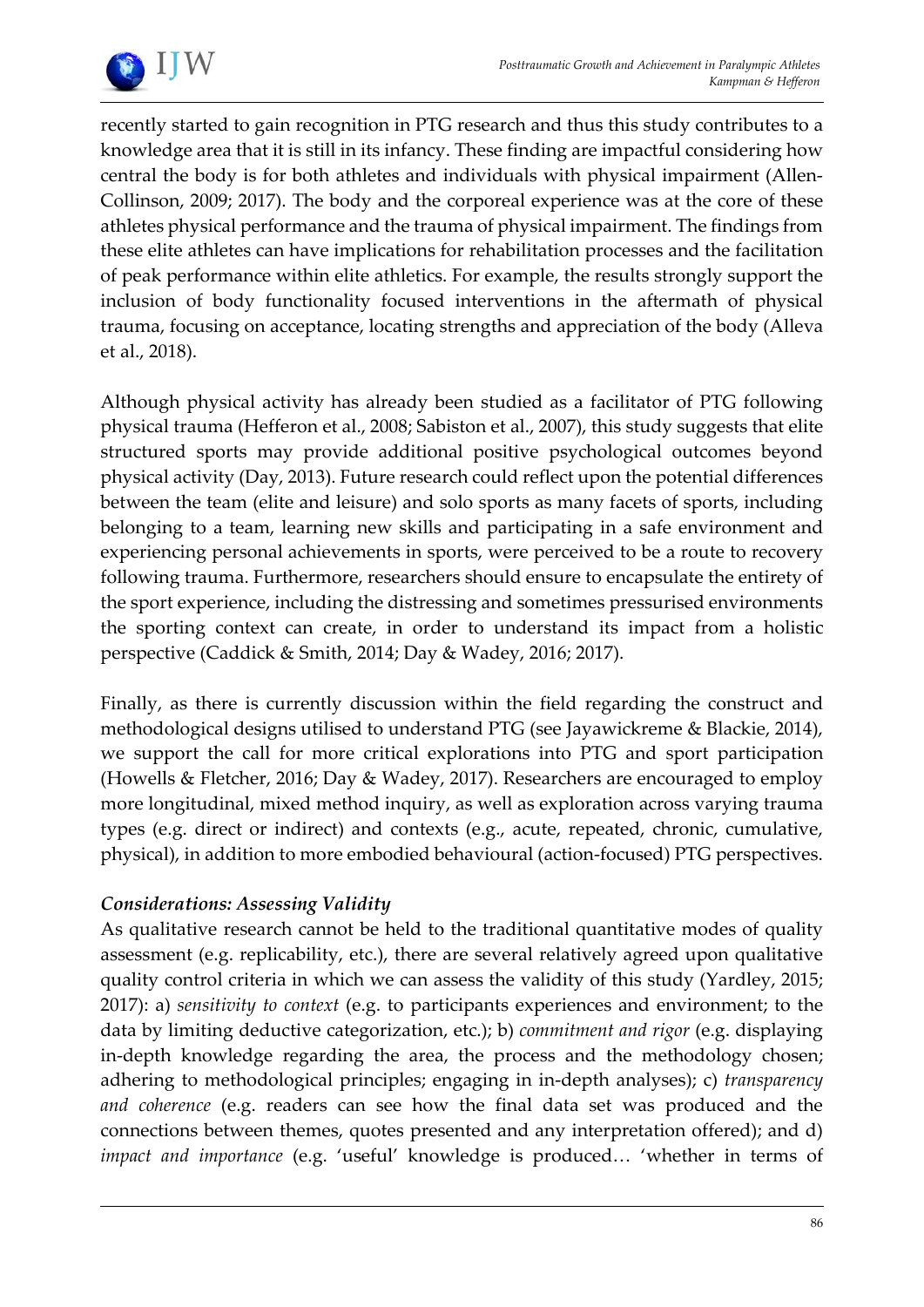

practical utility, generating hypotheses, or even changing how we think about the world' (Yardley, 2017, p. 296).

The current research adhered to the aforementioned quality criteria by: being aware of the participants context, as athletes with acquired disabilities, and conducting all interviews through the collaboration with team coaches as well within the familiar gym environment. *Commitment and rigor* were adhered to via the building of in-depth knowledge in the literature area, the choice of an appropriate methodology chosen based on research question, dearth of extant literature in topic area and participant pool. Furthermore, there was adherence to IPA as a methodology (versus a method) from question formulation through to write up; and an in-depth and detailed analyses, in which the 1<sup>st</sup> author engaged in regular discussions with the second author regarding theme development. Finally, throughout the entire research process, the  $1<sup>st</sup>$  author engaged in reflexive practice via the use of a diary and note taking (Gough, 2017). *Transparency and coherence* are provided through the detailed methods section presented here (so as readers can understand the process) as well as clear presentation of the themes, quotes provided, and interpretation offered. In terms of *impact of importance*, the authors feel this research not only gives voice to a participant pool that has not adequately been represented in the literature, it offers first-hand account of the theory of Posttraumatic Growth within Paralympic elite athletes and furthers development of the working theory of Corporeal Posttraumatic growth in acquired disability, an area worth exploring within traumas where the body has been physically altered by an internal or external transgressor. We encourage researchers to examine more embodied perspectives of PTG through various methodological approaches and populations who have experienced physical illness and injury (Walsh et al., 2018).

#### **Authors**

Hanna Kampman University of East London H.M.K.Kampman@uel.ac.uk

Kate Hefferon University of East London k.hefferon@uel.ac.uk

#### **Publishing Timeline**

Received 30 August 2018 Accepted 16 November 2019 Published 1 February 2020

#### **References**

- Acevedo, E. O. (2012). Exercise psychology: Understanding the mental health benefits of physical activity and the public health challenges of inactivity. *The Oxford handbook of exercise psychology*. London, UK: Oxford University Press.
- Allen-Collinson, J. (2009). Sporting embodiment: Sports studies and the (continuing) promise of phenomenology. *Qualitative Research in Sport and Exercise*, *1*(3), 279-296.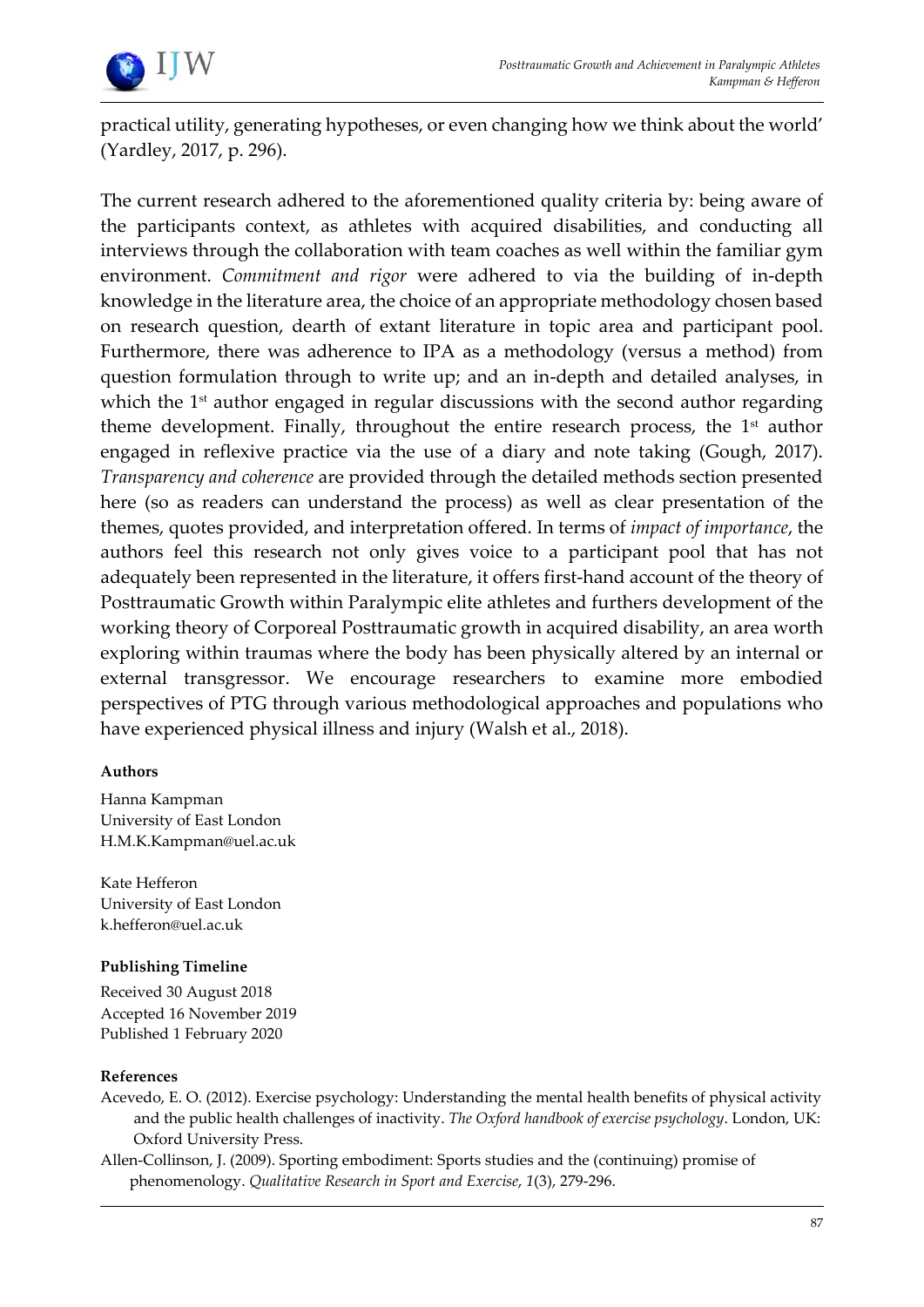

- Allen-Collinson, J. (2017). Breathing in life: Phenomenological perspectives on sport and exercise. In B. Smith and A. C. Sparkes (Eds), *Routledge handbook of qualitative research in sport and exercise* (pp. 11- 23). Oxon: Routledge.
- Alleva, J. M., Martijn, C., Van Breukelen, G. J. P., Jansen, A., & Karos, K. (2015). Expand your horizon: A programme that improves body image and reduces self-objectification by training women to focus on body functionality. *Body Image*, *15*, 81–89.

American Psychiatric Association (2013). *Diagnostic and statistical manual of mental disorders* (5th ed.). Arlington, VA: American Psychiatric Association.

- Biddle, S., Mutrie, N., & Gorely, T. (2015). *Psychology of physical activity: Determinants, well-being, and interventions* (3rd ed.). Abbingdon, Oxon: Routledge.
- Bramley, N., & Eatough, V. (2005). The experience of living with Parkinson's disease: An interpretative phenomenological analysis case study. *Psychology & Health*, *20*(2), 223-235.
- Brittain, I. (2010). *The Paralympic Games explained*. London, UK: Routledge.
- Burke, B. L., Martens, A., & Faucher, E. H. (2010). Two decades of terror management theory: A metaanalysis of mortality salience research. *Personality and Social Psychology Review*, *14*(2), 155-195.
- Caddick, N. & Smith, B. (2014). The impact of sport and physical activity on the well-being of combat veterans: A systematic review. *Psychology of Sport and Exercise*, *15* (1), 9-18.
- Calhoun, L. G., Tedeschi, R. G., Cann, A., & Hanks, E. A. (2010). Positive outcomes following bereavement: Paths to posttraumatic growth. *Psychologica Belgica*, *50*(1-2), 1-2.
- Calhoun, L. G., & Tedeschi, R. G. (2013). *Posttraumatic growth in clinical practice.* Routledge.
- Carman, T. (2000). The body in Husserl and Merleau-Ponty. *Philosophical Topics, 27*(2), 205-226.
- Cartwright, D. P., & Zander. (1968). *Group dynamics: Research and theory*. NY, NY: Harper & Row.
- Charmaz, K. (1995a). Identity dilemmas of chronically ill men. In: D. F. Sabo and D. F. Gordon (Eds.), *Research on men and masculinities series, Vol. 8. Men's health and illness: Gender, power, and the body* (p. 266–291).
- Charmaz, K. (1995b). The body, identity, and self. *The Sociological Quarterly, 36*(4), 657-680.
- Chopko, B. A., Palmieri, P. A., & Adams, R. E. (2018). Relationships among traumatic experiences, PTSD, and posttraumatic growth for police officers: A path analysis. *Psychological Trauma: Theory, Research, Practice, and Policy, 10*(2), 183-189.
- Cordova, M. (2008). Facilitating posttraumatic growth following cancer. In S. Joseph & A. Linley (Eds.), *Trauma, recovery and growth: Positive psychological perspectives on posttraumatic stress* (pp. 185-206). New York: John Wiley.
- Cozzolino, P. J. (2006). Death contemplation, growth, and defense: Converging evidence of dualexistential systems? *Psychological Inquiry*, *17*(4), 278-287.
- Crawford, J. J., Gayman, A. M., & Tracey, J. (2014). An examination of post-traumatic growth in Canadian and American ParaSport athletes with acquired spinal cord injury. *Psychology of Sport and Exercise*, *15*(4), 399-406.
- Day, M. C. (2013). The role of initial physical activity experiences in promoting posttraumatic growth in Paralympic athletes with an acquired disability. *Disability Rehabilitation*, *35*(24), 2064–2072. https://doi.org/10.3109/09638288.2013.805822
- Day, M.C. and Wadey, R., 2016. Narratives of trauma, recovery, and growth: The complex role of sport following acquired disability. *Psychology of Sport and Exercise,* 22, 131-138.
- Day, M. C., & Wadey, R. (2017). Researching growth following adversity in sport and exercise: Methodological implications and future recommendations. *Qualitative Research in Sport, Exercise and Health,* 1-15.
- DePauw, K. P. (1997). The (In) visibility of DisAbility: Cultural contexts and "Sporting Bodies". *Quest, 49*(4), 416-430.

DePauw, K. P., & Gavron, S. J. (1995). *Disability and sport*. Leeds, UK: Human Kinetics.

- Desmond, D. M., Coffey, L., Gallagher, P., MacLachlan, M., Wegener, S. T., & O'Keeffe, F. (2012). Limb Amputation. In: P. Kennedy (Ed.), *The Oxford handbook of rehabilitation psychology (pp. 351-367).* NY, NY: Oxford University Press.
- Disability sport (2014). *Sports Competitions for Disabled Athletes*. Retrieved April 24, 2019, from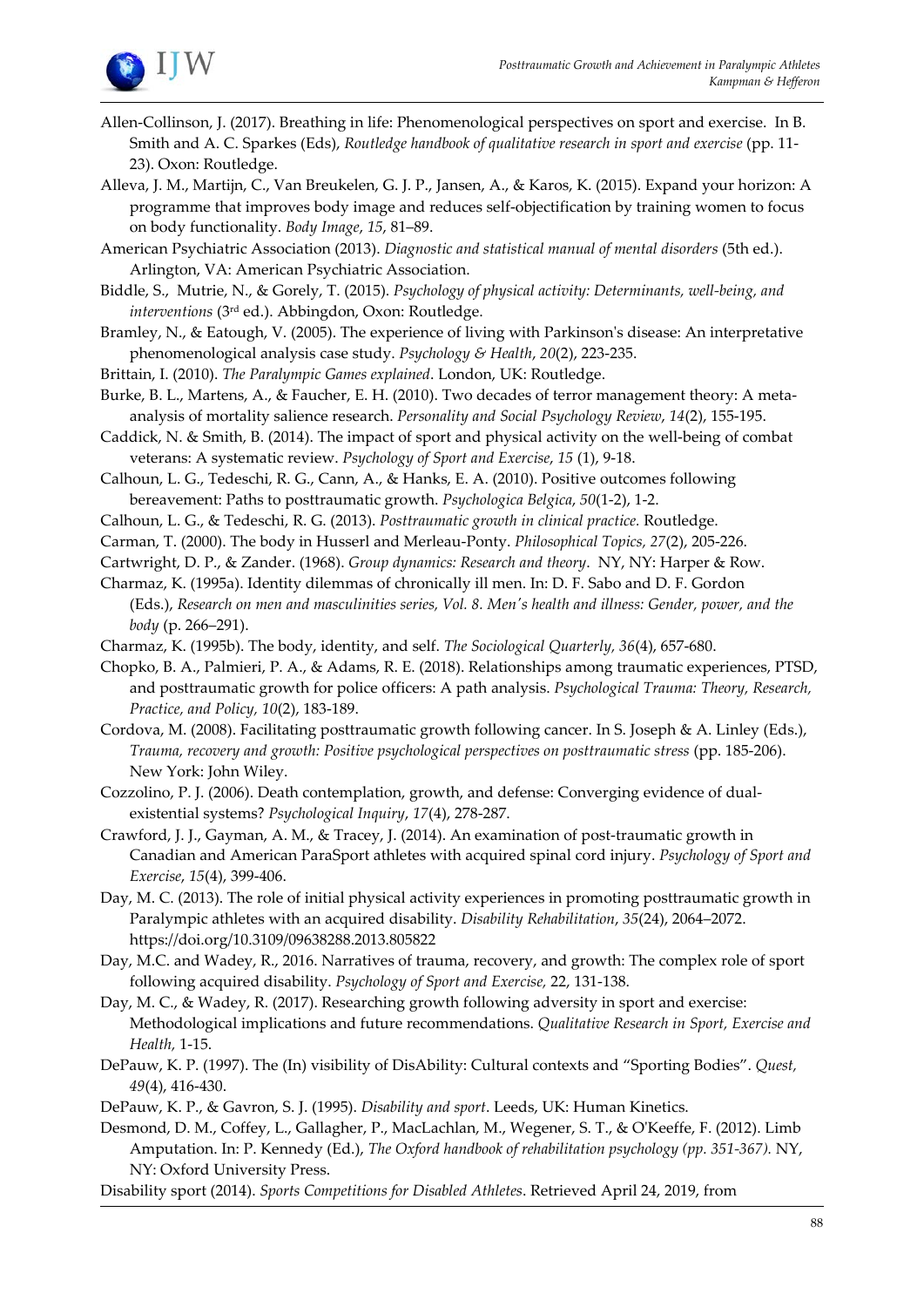

http://www.disabilitysport.org.uk/sports-competitions-for-disabled-athletes.html

- Dunn, D. S., Uswatte, G., & Elliott, T. R. (2009). Happiness, resilience, and positive growth following physical disability: Issues for understanding, research, and therapeutic intervention. In: S. J. Lopez and C. R. Snyder (Eds.), *Oxford handbook of positive psychology* (2nd ed.) (pp. 651-664). NY, NY: Oxford University Press.
- Dunn, D., Uswatte, G., Elliott, T., Lastres, A. & Beard, B. (2014). A positive psychology of physical disability. In M. Wehmeyer (Ed). *The Oxford handbook of positive psychology and disability* (pp. 427-441). NY, NY: Oxford University Press.
- Elliott, T. R., & Kennedy, P. (2004). Treatment of depression following spinal cord injury: An evidencebased review. *Rehabilitation Psychology, 49*(2), 134-139.
- Eatough, V., & Smith, J. A. (2006). I feel like a scrambled egg in my head: An idiographic case study of meaning making and anger using interpretative phenomenological analysis. *Psychology and Psychotherapy: Theory, Research and Practice*, *79*(1), 115-135.
- Eys, M., & Kim, J. (2017). Team building and group cohesion in the context of sport and performance psychology. In E. Acevedo (Ed.), *Oxford encyclopedia of sport, exercise, and performance psychology*. NY, NY: Oxford University Press.
- Faulkner, G., Hefferon, K., & Mutrie, N. (2015). Putting positive psychology into motion through physical activity. In: S. Joseph (Ed.) *Positive Psychology in Practice.* (2nd ed.) (pp. 207-222). Hoboken: Wiley.
- Faulkner, G. E. J., & Taylor, A. H. (2005). *Exercise, health, and mental health: Emerging Relationships*. London, UK: Routledge.
- Fox, K. R., Biddle, S., & Boutcher, S. (2001). *Physical activity and psychological well-being*. London, UK: Routledge.
- Frank, A. W. (1995/2013). *The wounded storyteller: Body, illness, and ethics.* Chicago, USA: The University of Chicago Press.
- Goldenberg, J. L., Pyszczynski, T., Greenberg, J., Solomon, S., Kluck, B., and Cornwell, R. (2001). I am not an animal: Mortality salience, disgust, and the denial of human creatureliness. *Journal of Experimental Psychology,* 130, 427-435.
- Gough, B. (2017). Reflexivity in qualitative psychological research. *The Journal of Positive Psychology*, *12*(3), 311–312.
- Grabe, S., Cook, A., Routledge, C., Anderson, C. and Arndt, J. (2005). In defence of the body: The effect of mortality salience on female body objectification. *Psychology of Women Quarterly,* 29, 33-7.
- Griffiths, H., & Kennedy, P. (2012). Continuing with life as normal: Positive psychological outcomes following spinal cord injury. *Topics in Spinal Cord Injury Rehabilitation, 18*(3), 241-252.
- Gorven, A., & du Plessis, L. (2018). Corporeal posttraumatic growth as a result of breast cancer: An interpretative phenomenological analysis. *Journal of Humanistic Psychology*, 0022167818761997. https://doi.org/10.1177/0022167818761997
- Hammer, C., Podlog, L., Wadey, R., Galli, N., Forber-Pratt, A. J., Newton, M., Hall., M & Greviskes, L. (2019). Understanding posttraumatic growth of paratriathletes with acquired disability. *Disability and Rehabilitation*, 41(6), 674-682.
- Hargreaves, J. (2001). *Heroines of sport: The politics of difference and identity*. London, UK: Routledge.
- Hartie, K., Smith, J. (2016). Five fathers' experience of an adult son sustaining a cervical spinal cord injury: An interpretative phenomenological analysis. *Spinal Cord Series and Cases,* 2, 16015 doi:10.1038/scsandc.2016.15
- Hefferon, K. (2012). Bringing back the body into positive psychology: The theory of corporeal posttraumatic growth in breast cancer survivorship. *Psychology, 3*(12A), 1238-1242.
- Hefferon, K. (2013). *Positive psychology and the body: The somatopsychic side to flourishing*. London, UK: McGraw-Hill Education.
- Hefferon, K., Ashfield, A., Waters, L., & Synard, J. (2017). Understanding optimal human functioning: The 'call for qual' in exploring human flourishing and well-being. *The Journal of Positive Psychology,* 12 , 3, 211-219.
- Hefferon, K., Grealy, M., & Mutrie, N. (2008). The perceived influence of an exercise class intervention on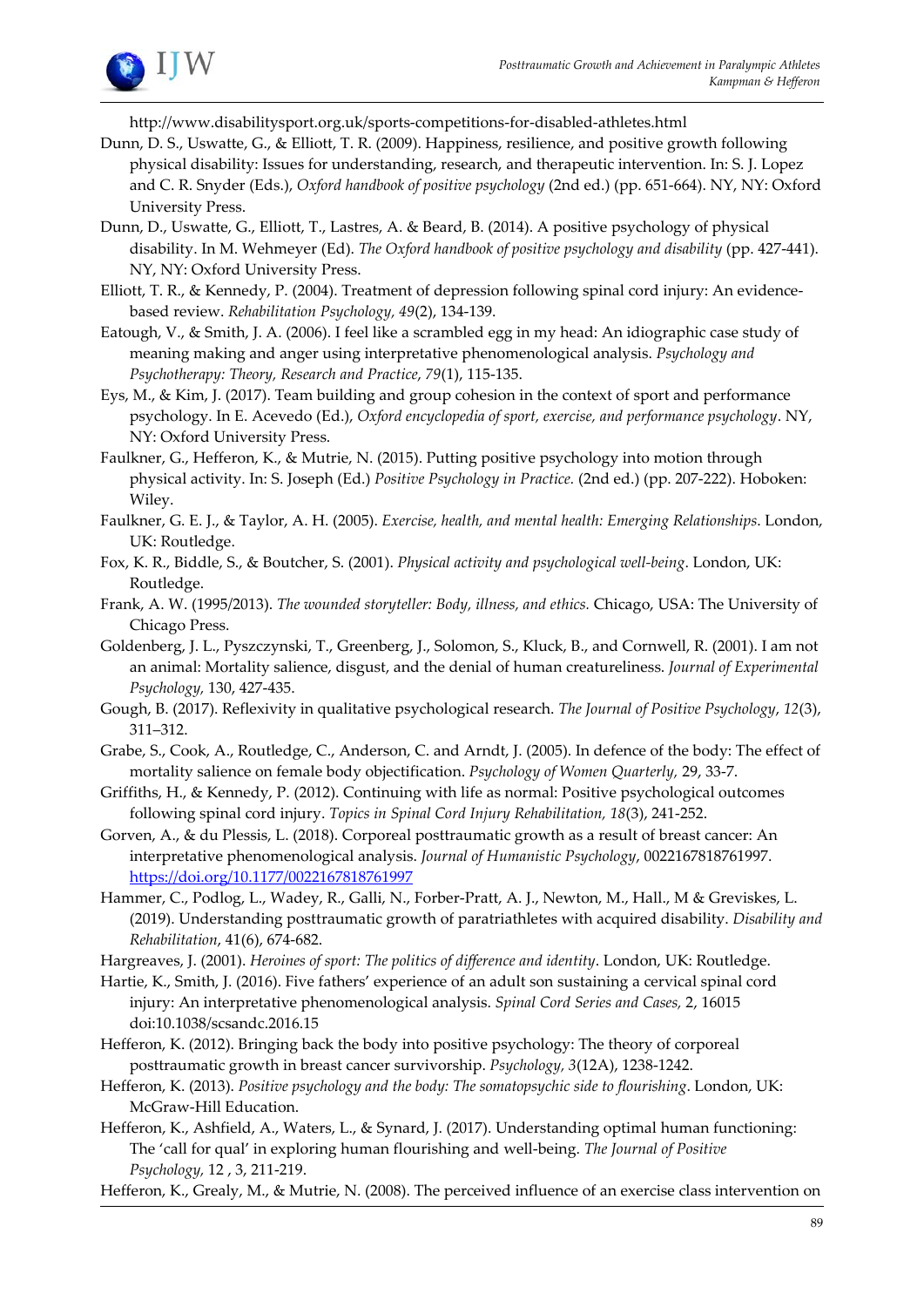

the process and outcomes of post-traumatic growth. *Mental Health and Physical Activity, 1*(1), 32-39.

- Hefferon, K., Grealy, M., & Mutrie, N. (2009). Post-traumatic growth and life threatening physical illness: A systematic review of the qualitative literature. *British Journal of Health Psychology*, *14*(2), 343-378.
- Hefferon, K., Grealy, M., & Mutrie, N. (2010). Transforming from cocoon to butterfly: The potential role of the body in the process of posttraumatic growth. *Journal of Humanistic Psychology, 50*(2), 224-247.
- Hefferon, K. (2018a). From Birth to death: Living the embodied life. Keynote Address to the Canadian Positive Psychology Conference, Toronto, Ontario, May 2018.
- Hefferon, K. (2018b). Celebrating complexity: The turn to qualitative research in positive psychology. Keynote address to the European Positive Psychology Conference, Budapest, Hungary, June 2018.
- Hefferon, K., Mallery, R., Gay, C., & Elliott, S. (2013). 'Leave all the troubles of the outside world': a qualitative study on the binary benefits of 'Boxercise' for individuals with mental health difficulties. *Qualitative Research in Sport, Exercise and Health*, *5*(1), 80-102.
- Hobfoll, S. E., Hall, B. J., Canetti-Nisim, D., Galea, S., Johnson, R. J., & Palmieri, P. A. (2007). Refining our understanding of traumatic growth in the face of terrorism: Moving from meaning cognitions to doing what is meaningful. *Applied Psychology*, *56*(3), 345-366.
- Hogan, A. (1999). Carving out a space to act: Acquired impairment and contested identity. In: M. Corker & S. French (Eds.), *Disability discourse*. Philadelphia, PA: Open University Press.
- Howells, K., & Fletcher, D. (2016). Adversarial growth in Olympic swimmers: Constructive reality or illusory self-deception? *Journal of Sport and Exercise Psychology*, 38(2), 173-186.
- Howe, D. (2011). Sociology. In: Y.C. Vanlandewijck and W.R. Thompson (Eds.), *The Paralympic athlete: Handbook of sports medicine and science*. *(*pp.102-115). Chichester, Sussex: Wiley-Blackwell.
- Ivtzan, I., Lomas, T., Hefferon, K., & Worth, P. (2015). *Second wave positive psychology: Embracing the dark side of life*. London, UK: Routledge.
- Leder, D. (1990). *The absent body*. Chicago, USA: University of Chicago Press.
- Jayawickreme, E., & Blackie, L. E. (2014). Post-traumatic growth as positive personality change: Evidence, controversies and future directions. *European Journal of Personality*, 28(4), 312-331.
- Joseph, S. (2012). *What doesn't kill us*. London, UK: Piatkus.
- Kampman, H., Hefferon, K., Wilson, M., & Beale, J. (2015). "I can do things now that people thought were impossible, actually, things that I thought were impossible": A meta-synthesis of the qualitative findings on posttraumatic growth and severe physical injury. *Canadian Psychology/Psychologie Canadienne, 56*(3), 283-294.
- Karanci, A. N., Işıklı, S., Aker, A. T., Gül, E. İ., Erkan, B. B., Özkol, H., & Güzel, H. Y. (2012). Personality, posttraumatic stress and trauma type: Factors contributing to posttraumatic growth and its domains in a Turkish community sample. *European Journal of Psychotraumatology*, *3*(1), 17303.
- Kılıç, C., Magruder, K. M., & Koryürek, M. M. (2016). Does trauma type relate to posttraumatic growth after war? A pilot study of young Iraqi war survivors living in Turkey. *Transcultural Psychiatry*, *53*(1), 110-123.
- Kira, I. A., Aboumediene, S., Ashby, J. S., Odenat, L., Mohanesh, J., & Alamia, H. (2013). The dynamics of posttraumatic growth across different trauma types in a Palestinian sample. *Journal of Loss and Trauma*, *18*(2), 120-139.

Lambert, L., D'Cruz, A., Schlatter, M., & Barron, F. (2016). Using physical activity to tackle depression: The neglected positive psychology intervention. *Middle East Journal of Positive Psychology*, 2(1), 42-60.

Loehr, J. E. (1995). *The new toughness training for sports*. NY, NY: Plume.

- Lucas, R. E. (2007a). Adaptation and the set-point model of subjective well-being. *Current Directions in Psychological Science, 16*(2), 75-79.
- Lucas, R. E. (2007b). Long-term disability is associated with lasting changes in subjective well-being: Evidence from two nationally representative longitudinal studies. *Journal of Personality and Social Psychology, 92*(4), 717-730.

Lykins, E. L., Segerstrom, S. C., Averill, A. J., Evans, D. R., & Kemeny, M. E. (2007). Goal shifts following reminders of mortality: Reconciling posttraumatic growth and terror management theory. *Personality and Social Psychology Bulletin*, *33*(8), 1088-1099.

Marini, I., & Stebnicki, M. A. (2012). *The psychological and social impact of illness and disability* (6th ed.). New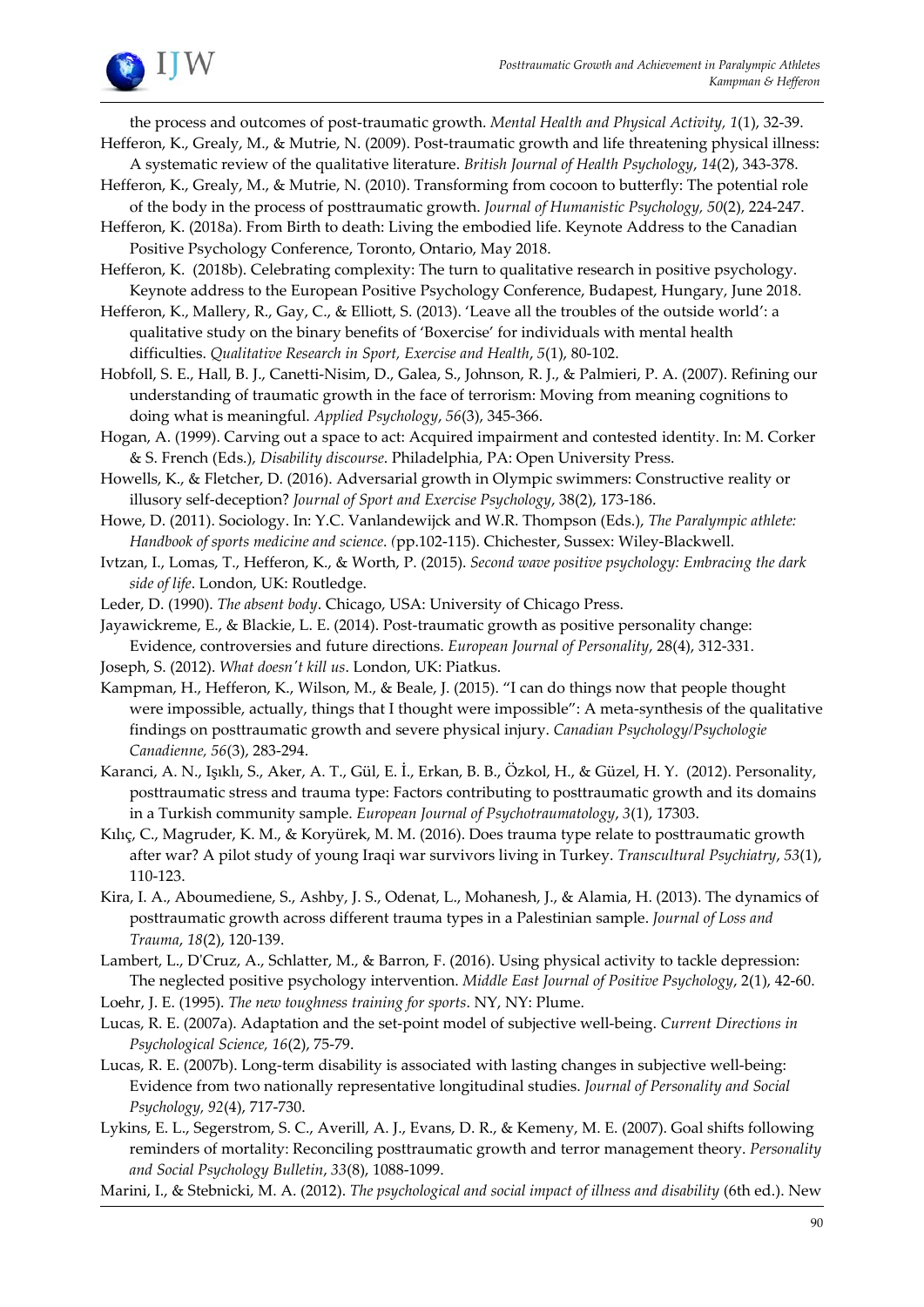

York, NY, US: Springer Publishing.

- Martin Ginis, K. A., Bassett-Gunter, R. L., & Conlin, C. (2012). Body image and exercise. In: A. Acevedo (Ed.), *Oxford handbook of exercise psychology*. London, UK: Oxford University Press.
- Menzel, J. E., & Levine, M. P. (2011). Embodying experiences and the promotion of positive body image: The example of competitive athletics. In: R. M. Calogero, S. Tantleff-Dunn, & J. K. Thompson (Eds.), *Self-objectification in women: Causes, consequences, and counteractions* (p. 163–186). Washington, DC: American Psychological Association.
- Merleau-Ponty, M. (2003). *The phenomenology of perception.* London, UK: Routledge.
- Nizza, I. E., Smith, J. A., & Kirkham, J. A. (2018). 'Put the illness in a box': A longitudinal interpretative phenomenological analysis of changes in a sufferer's pictorial representations of pain following participation in a pain management programme. *British Journal of Pain*, *12*(3), 163-170.
- Penedo, F. J., & Dahn, J. R. (2005). Exercise and well-being: A review of mental and physical health benefits associated with physical activity. *Current Opinion in Psychiatry*, 18(2), 189-193.
- Perridge, D., Hefferon, K., Lomas, T., & Ivtzan, I. (2017). "I feel I can live every minute if I choose to": participants' experience of a positive mindfulness programme. *Qualitative Research in Psychology*, *14*(4), 482-504.
- Powell, A. J., & Myers, T. D. (2017). Developing mental toughness: Lessons from Paralympians. *Frontiers in Psychology*, *8*, 1270.
- Reid, K., Flowers, P., & Larkin, M. (2005). Exploring lived experience. *The Psychologist, 18*(1), 20-23.
- Ryff, C. D., & Keyes, C. L. M. (1995). The structure of psychological well-being revisited. *Journal of Personality and Social Psychology, 69*(4), 719.
- Sabiston, C. M., McDonough, M. H., & Crocker, P. R. (2007). Psychosocial experiences of breast cancer survivors involved in a dragon boat program: Exploring links to positive psychological growth. *Journal of Sport and Exercise Psychology*, *29*(4), 419-438.
- Shakespeare-Finch, J., & Armstrong, D. (2010). Trauma type and posttrauma outcomes: Differences between survivors of motor vehicle accidents, sexual assault, and bereavement. *Journal of Loss and Trauma*, *15*(2), 69-82.
- Shakespeare-Finch, J., & Barrington, A. J. (2012). Behavioural changes add validity to the construct of posttraumatic growth. *Journal of Traumatic Stress*, *25*(4), 433-439.
- Shirazipour, C. H., Meehan, M., & Latimer-Cheung, A. E. (2017). An analysis of BBC television coverage of the 2014 Invictus Games. *Adapted Physical Activity Quarterly*, 34(1), 33-54.
- Shuwiekh, H., Kira, I. A., & Ashby, J. S. (2018). What are the personality and trauma dynamics that contribute to posttraumatic growth? *International Journal of Stress Management*, *25*(2), 181- 194.
- Smith, J. A. (2017). Interpretative phenomenological analysis: Getting at lived experience. *The Journal of Positive Psychology, 12*(3), 303-304.
- Smith, J., Larkin, M., & Flowers, P. (2009). *Interpretative phenomenological analysis: Theory, method and research*. London, UK: Sage Publications.
- Smith, J. A. (2011). Evaluating the contribution of interpretative phenomenological analysis. *Health Psychology Review*, *5*(1), 9-27.
- Sparkes, A.C. & Smith, B. (2013). Spinal cord injury, sport and the narrative possibilities of posttraumatic growth. In: N. Warren and L. Manderson (Eds.), *Reframing disability and quality of life: A global perspective*. (pp. 129-144). NY, NY: Springer.
- Taylor, A. H., Cable, N. T., Faulkner, G., Hillsdon, M., Narici, M., & Van Der, B. (2004). Physical activity and older adults: A review of health benefits and the effectiveness of interventions. *Journal of Sports Sciences, 22*(8), 703-725.
- Tedeschi, R. G., & Calhoun, L. G. (1996). The Posttraumatic Growth Inventory: Measuring the positive legacy of trauma. *Journal of Traumatic Stress, 9*(3), 455-471.
- Tedeschi, R. G., & Calhoun, L. G. (2004). Posttraumatic Growth: Conceptual foundations and empirical evidence. *Psychological Inquiry, 15*(1), 1-18.
- Tedeschi, R. G., Cann, A., Taku, K., Senol-Durak, E., & Calhoun, L. G. (2017). The posttraumatic growth inventory: A revision integrating existential and spiritual change. *Journal of Traumatic Stress*, 30(1), 11-18.